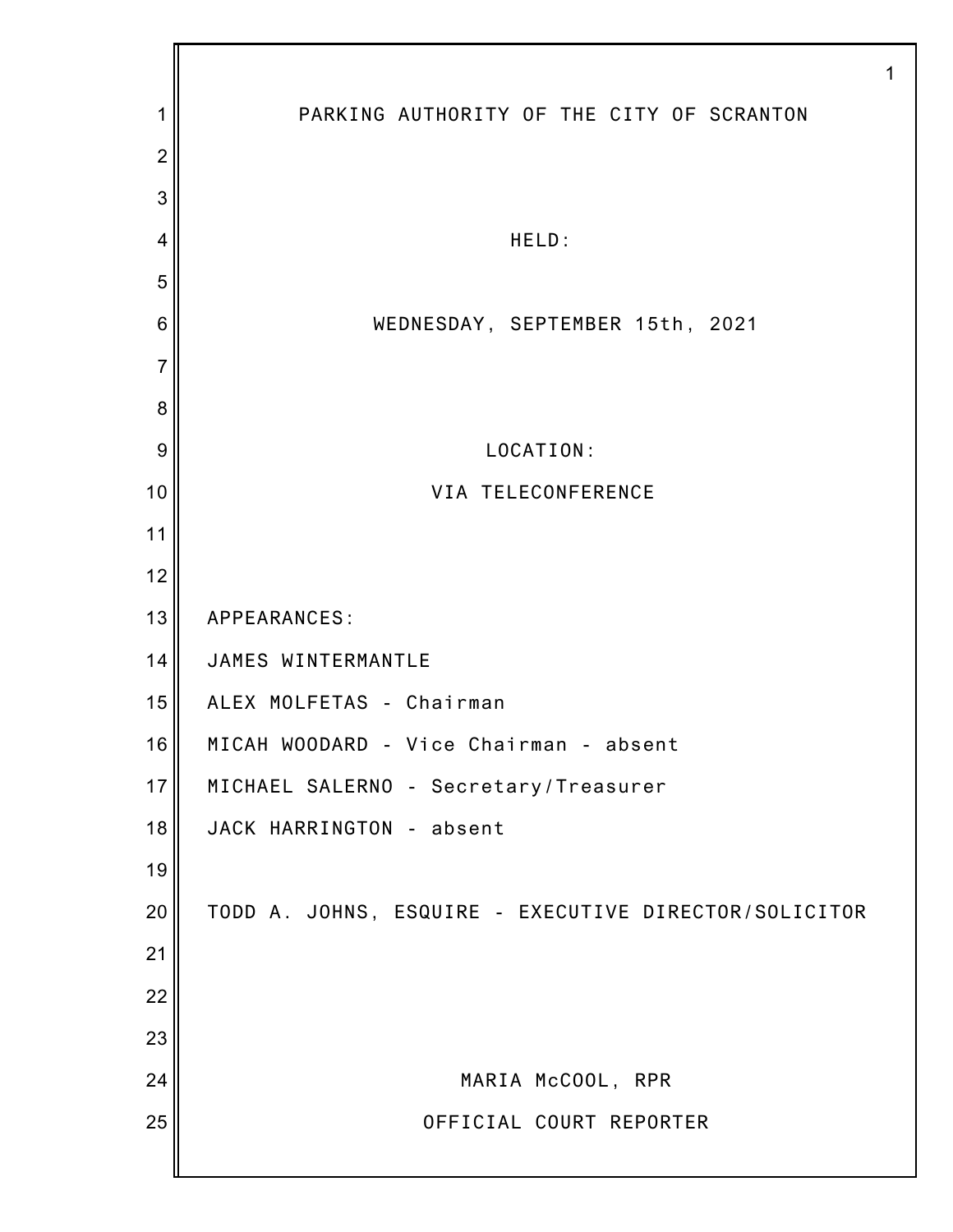|                | 2                                               |
|----------------|-------------------------------------------------|
| 1              | (Pledge of Allegiance.)                         |
| $\overline{2}$ |                                                 |
| 3              | ATTY. JOHNS: Just for purposes of               |
| 4              | the record, we have our court reporter Miss     |
| 5              | McCool. We have Alex Molfetas. We have Mike     |
| 6              | Salerno and Jim Wintermantle. We have Mr.       |
| $\overline{7}$ | Lockwood from the Times-Tribune. And we have    |
| 8              | Dave Trevisani from NDC/CDPS. Is there anyone   |
| 9              | else on the call that wishes to be recognized   |
| 10             | either board member or from the public?         |
| 11             | So I will begin, Mr. Chairman, with             |
| 12             | my report as Executive Director/Solicitor. The  |
| 13             | report indicates that the opening balance of    |
| 14             | the SPA account as of May 1st, 2021, was        |
| 15             | \$390, 146.07.                                  |
| 16             | Total expenditures was \$13,185.                |
| 17             | Interest deposits that were made between May    |
| 18             | 1st to 7/31 was \$115.09. There was a deposit   |
| 19             | made on 6/23 of 2021 of \$309,175. That was a   |
| 20             | deposit from COLTS through (audio interruption) |
| 21             | that Authority received and act as a            |
| 22             | passthrough and then there was a wire transfer  |
| 23             | fee of \$27.                                    |
| 24             | So those monies were transferred.               |
| 25             | We received a check from COLTS, they get        |
|                |                                                 |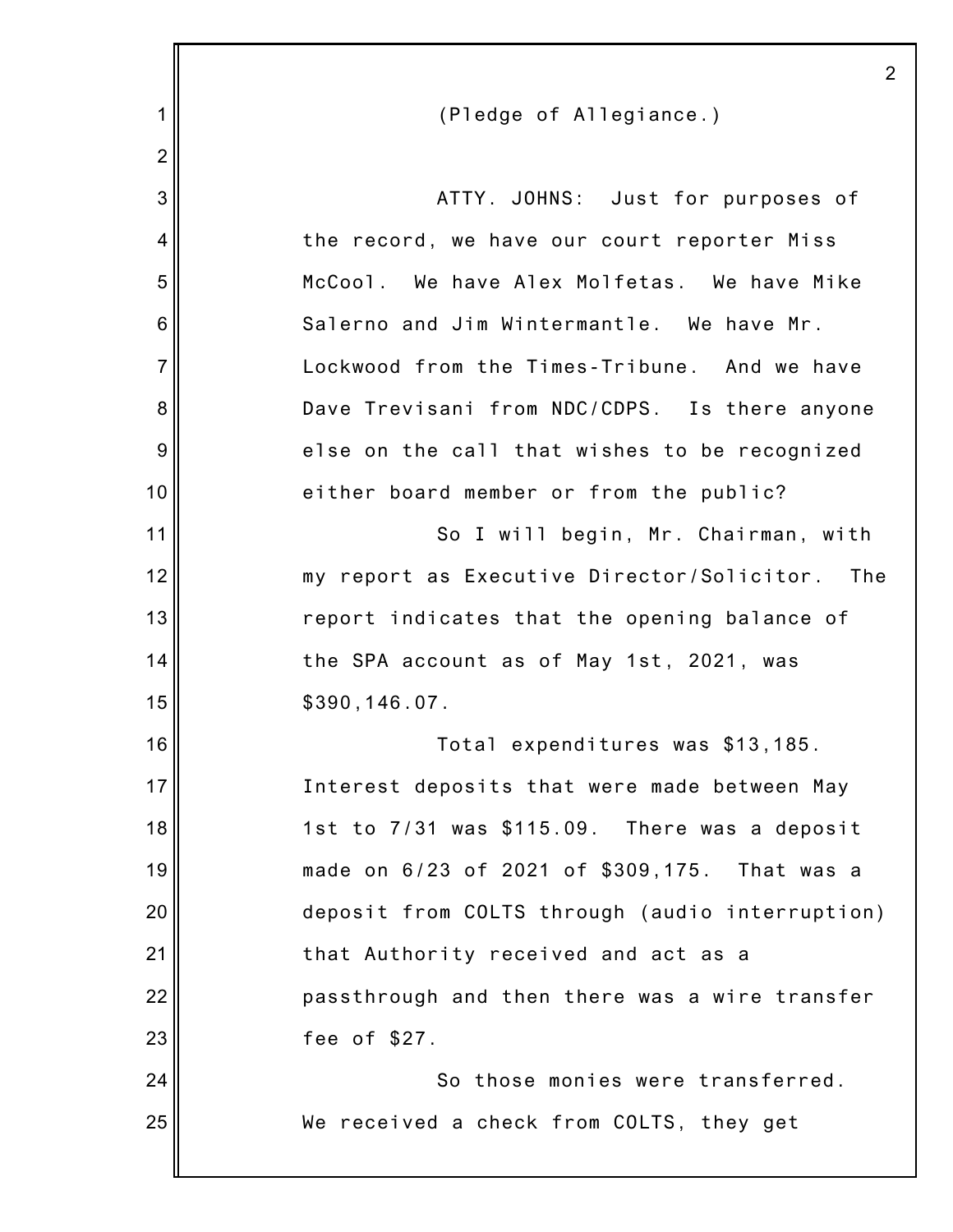|                | 3                                               |
|----------------|-------------------------------------------------|
| 1              | transferred to NDC to offset (audio             |
| $\overline{2}$ | interruption.)                                  |
| 3              | The balance as of July 31st, 2021,              |
| 4              | was \$377,076.16. Breakdown of the checks was   |
| 5              | attached to the meeting agenda reflecting       |
| 6              | checks to myself, Maria McCool as our court     |
| $\overline{7}$ | reporter for her transcription fees and to      |
| 8              | McGrail, Merkel, Quinn Associates, a \$5,000    |
| 9              | payment for the audit of the Authority account  |
| 10             | that they conducted from the beginning of the   |
| 11             | account in 2015 through -- 15 or 16 --          |
| 12             | inception of the account through December 31st, |
| 13             | 2020.                                           |
| 14             | The original estimate for that                  |
| 15             | accounting was to be \$9,000. And they were     |
| 16             | able to achieve that goal at \$5,000. So it was |
| 17             | actually 9,500 was the estimate. And it only    |
| 18             | cost \$5,000. So they came in \$4,500 under     |
| 19             | budget. And I would like to thank them for      |
| 20             | doing that.                                     |
| 21             | The only other item that I have on              |
| 22             | my report was the Linden Street Garage Cleanup. |
| 23             | I did receive an e-mail from one of our board   |
| 24             | members that requested that I contact a         |
| 25             | representative of NDC regarding an issue where  |
|                |                                                 |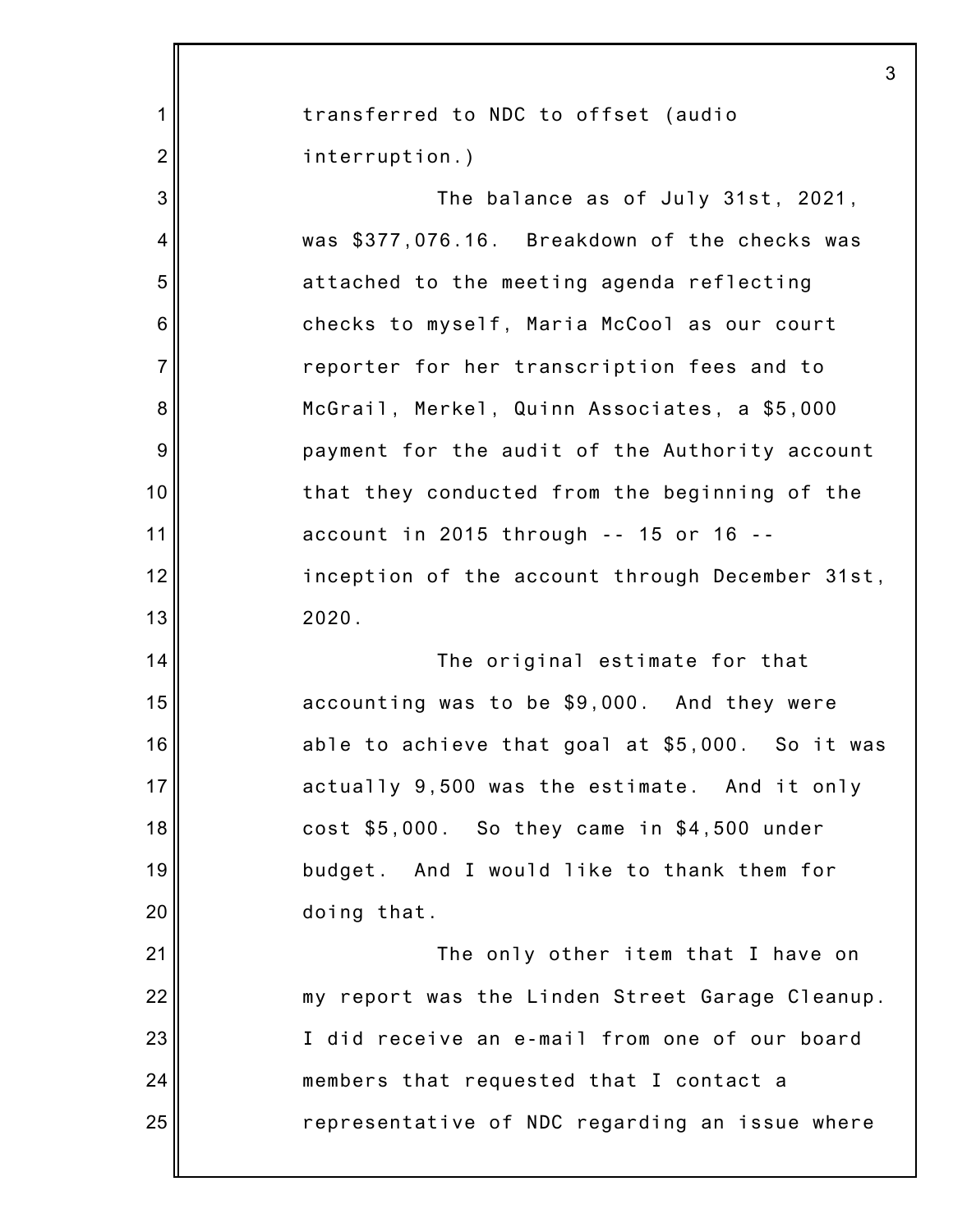|                | $\overline{4}$                                      |
|----------------|-----------------------------------------------------|
| 1              | there was some debris around the Linden Street      |
| $\overline{2}$ | Garage.                                             |
| 3              | And they did address that. It was                   |
| 4              | brought to our attention by Jack Harrington.        |
| 5              | So Mr. Harrington e-mailed me in the summer on      |
| 6              | July 13th inquiring as to who would be              |
| $\overline{7}$ | responsible for maintenance and cleanup around      |
| 8              | the Linden Street Garage.                           |
| 9              | I reached out to Mr. Ben Anderson                   |
| 10             | from NDC. Mr. Anderson addressed the issue          |
| 11             | immediately and confirmed the same with me.<br>- So |
| 12             | I want to thank Mr. Harrington for bringing the     |
| 13             | issue to our attention and thank Mr. Anderson       |
| 14             | and Dave from NDC for addressing it so quickly.     |
| 15             | The only other two small items were                 |
| 16             | the fireworks presentation was originally           |
| 17             | scheduled for the 4th of July had to be             |
| 18             | cancelled. So the fireworks took place during       |
| 19             | the Italian Festival. All the document that         |
| 20             | was necessary from all the entities, the            |
| 21             | Authority, the City and NDC and ABM were all        |
| 22             | executed.                                           |
| 23             | There was insurance in place. There                 |
| 24             | was a copy of the insurance certificate is          |
| 25             | attached to my Executive Director report.<br>That   |
|                |                                                     |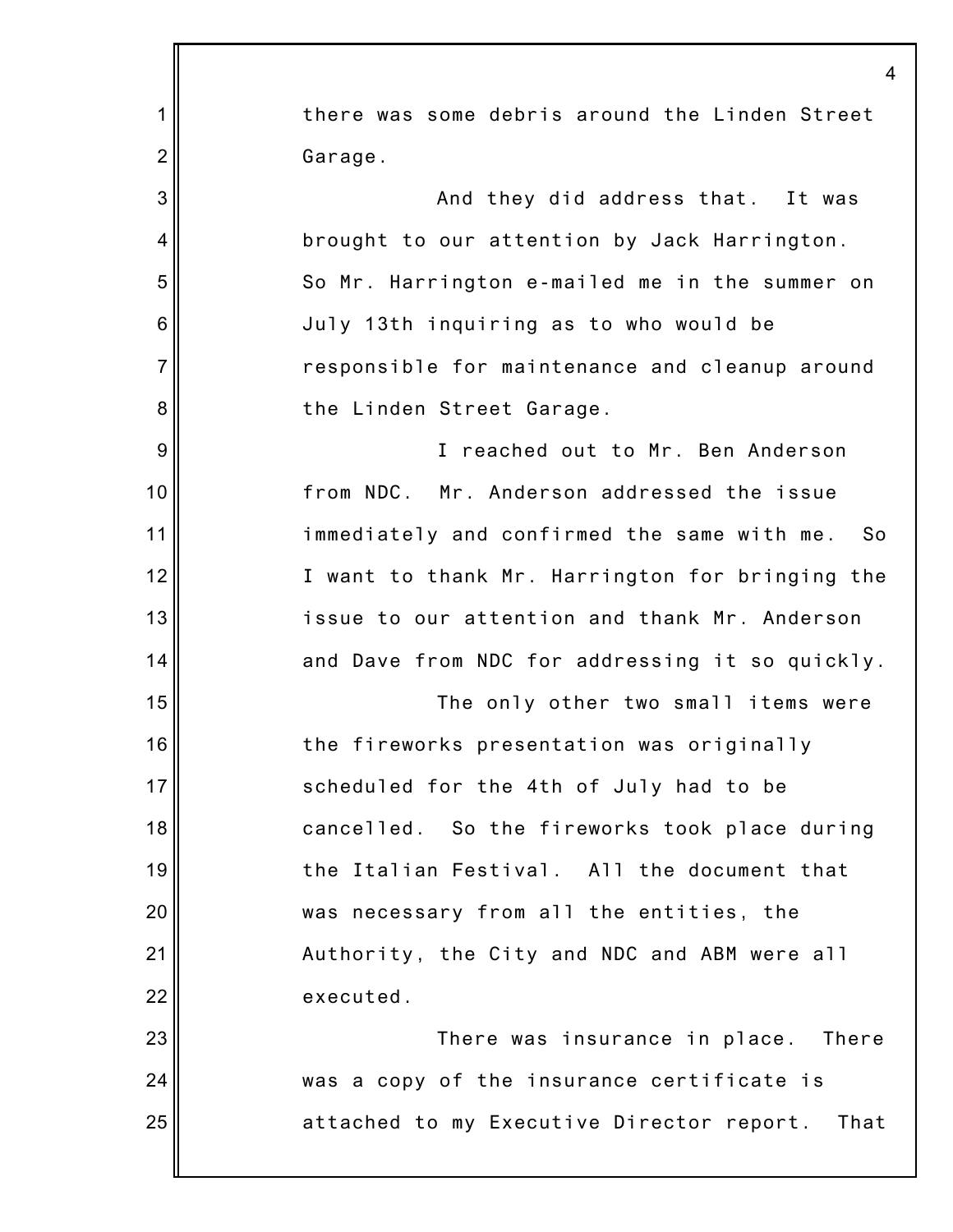|                | 5                                               |
|----------------|-------------------------------------------------|
| $\mathbf 1$    | went off without any issue.                     |
| $\overline{2}$ | And finally just that we were                   |
| 3              | contacted by members of the La Festa Committee  |
| 4              | asking if there was any space at ABM or NDC     |
| 5              | the Authority would have available for them to  |
| 6              | conduct some business. And that was addressed   |
| $\overline{7}$ | by Mr. Trevisani and by representatives from    |
| 8              | And I wanted to thank him for that.<br>ABM.     |
| $9\,$          | Those issues were addressed as well.            |
| 10             | They were accommodating and willing to provide  |
| 11             | the La Festa Committee with any space that they |
| 12             | were able to. So I'm not sure exactly what      |
| 13             | space was used if they were able to effectuate  |
| 14             | whatever.                                       |
| 15             | But Dave indicated that, you know,              |
| 16             | he instructed the representatives from ABM to   |
| 17             | provide any assistance they could to La Festa   |
| 18             | Committee and provide any space they need. So   |
| 19             | with that, Mr. Chairman, that would conclude my |
| 20             | report.                                         |
| 21             | If any of the Board, the press or               |
| 22             | members of the public have any questions        |
| 23             | regarding my Executive report, I'd be happy to  |
| 24             | answer.                                         |
| 25             | MR. MOLFETAS: Question is, how do I             |
|                |                                                 |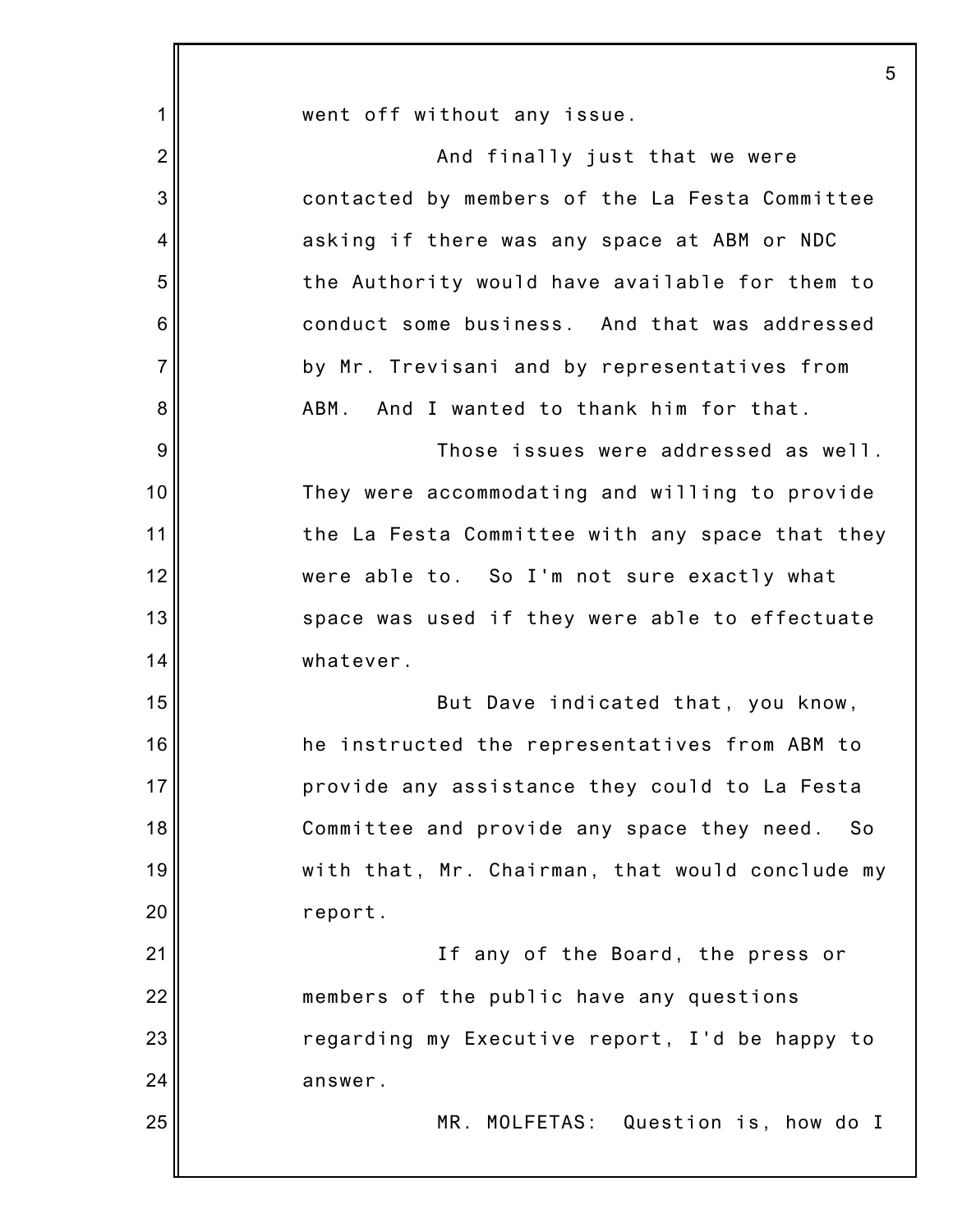|                | 6                                              |
|----------------|------------------------------------------------|
| 1              | request a copy of the audit?                   |
| $\overline{2}$ | ATTY. JOHNS: We were provided the              |
| 3              | audit in the May meeting packet. I could       |
| 4              | forward you another copy.                      |
| 5              | MR. MOLFETAS: Yeah, if you could               |
| 6              | resend it. I think I lost it.                  |
| $\overline{7}$ | ATTY. JOHNS: Absolutely.                       |
| 8              | MR. MOLFETAS: If you don't mind.               |
| 9              | ATTY. JOHNS: I don't mind at all.              |
| 10             | MR. MOLFETAS: Perfect.                         |
| 11             | ATTY. JOHNS: Okay. With that, Mr.              |
| 12             | Chairman, that concludes my report. The next   |
| 13             | item on the agenda would be the PowerPoint     |
| 14             | presentation from Mr. Trevisani on behalf of   |
| 15             | NDC/CDPS and then any questions that the Board |
| 16             | may have or public. I'll turn it over to       |
| 17             | Mr. Trevisani. And I'll place myself on mute.  |
| 18             | MR. TREVISANI: Thank you, Todd, and            |
| 19             | welcome everyone. Looking forward to the next  |
| 20             | in-person meeting. These Zoom calls are good   |
| 21             | but (audio interruption.) I hope everybody has |
| 22             | the PowerPoint near them.                      |
| 23             | It's the update and the typical                |
| 24             | updates will be the capital improvements and   |
| 25             | the financial update for CDPS and the parking  |
|                |                                                |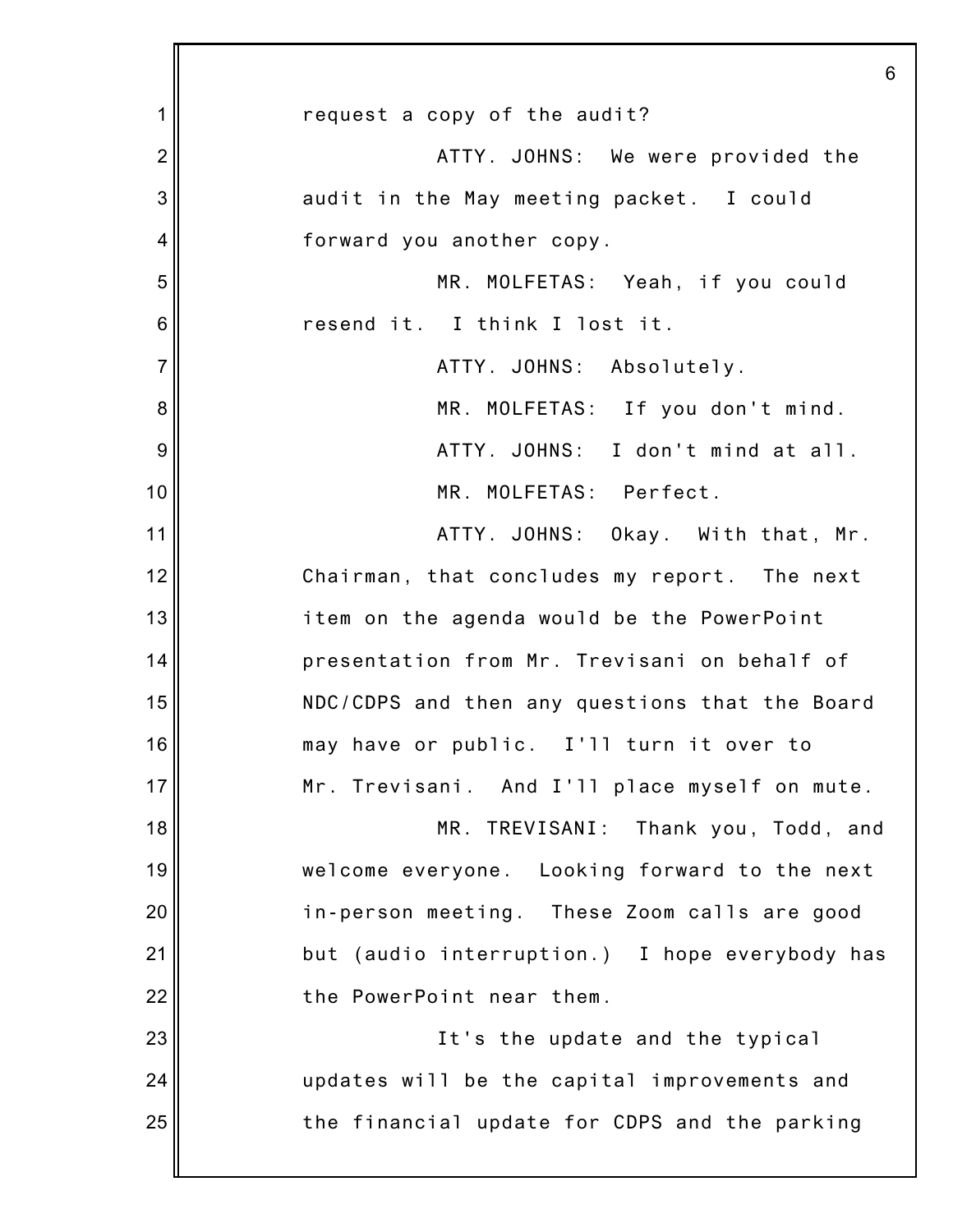| $\mathbf 1$      | system for Scranton.                            |
|------------------|-------------------------------------------------|
| $\overline{2}$   | So I will just jump right in and go             |
| 3                | to the second slide. I think you're all aware   |
| 4                | that the larger (audio interruption) working on |
| 5                | it with the owner is Electric City. And that    |
| $\,6$            | in effect is complete. We're just -- it was     |
| $\overline{7}$   | open last year.                                 |
| $\bf 8$          | We're really just doing cleanup work            |
| $\boldsymbol{9}$ | now, drain covers, wiring, broken glass,        |
| 10               | cleanup which actually has already been done.   |
| 11               | And it's actually looking really -- looking     |
| 12               | really well.                                    |
| 13               | The next slide -- and you may have              |
| 14               | seen this picture before. But this garage was   |
| 15               | in really bad shape. It really had holes right  |
| 16               | on through the top two decks, two levels.       |
| 17 <sup>1</sup>  | There was really no decking at all. And you     |
| 18               | could you see on the right-hand side that is    |
| 19               | really -- has all been restored and has new     |
| 20               | coating on the top deck.                        |
| 21               | So we've really been pretty pleased             |
| 22               | in the working relationship with the owner of   |
| 23               | the garage has been going smoothly over the     |
| 24               | past few months.                                |
| 25               | The next slide is I think you have              |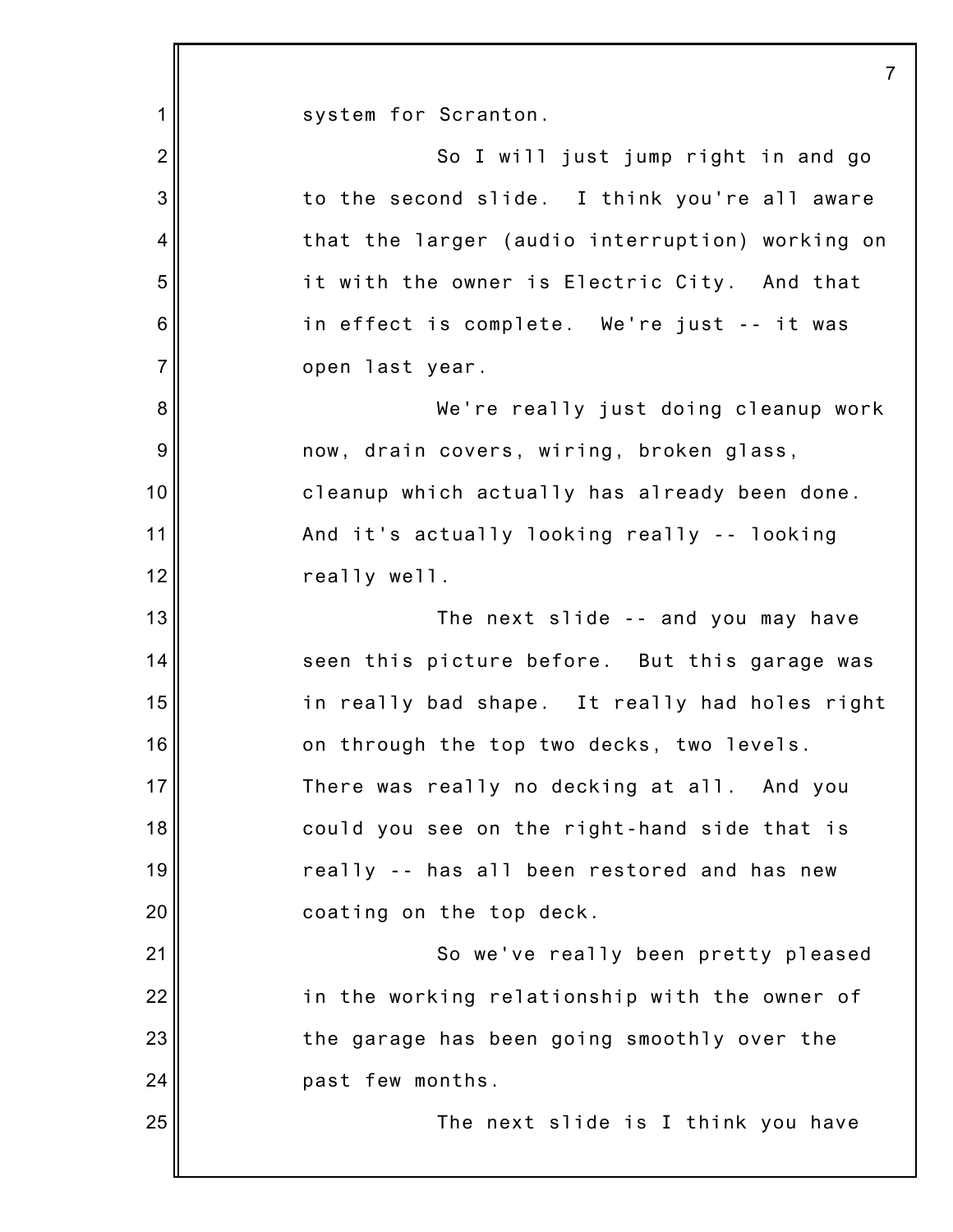|                 | 8                                               |
|-----------------|-------------------------------------------------|
| 1               | seen this before. It's a summary of the costs   |
| $\overline{2}$  | of the renovating the garage, 5 million, almost |
| 3               | 5.2. Down at the bottom you'll see CDPS's       |
| 4               | share of two million-eight. That was the        |
| 5               | original share that was anticipated when we     |
| $6\phantom{1}6$ | closed on the transaction in 2016.              |
| $\overline{7}$  | That money was set aside --                     |
| 8               | financing and held to pay for the cost of this  |
| $9\,$           | garage. And the Electric Parking Company would  |
| 10              | (audio interruption) for paying for the         |
| 11              | balance. And that balance is expected to be     |
| 12              | almost two million-four.                        |
| 13              | So we've drawn all of those dollars             |
| 14              | except for the repayment which is about         |
| 15              | \$300,000 and change. We have a walkthrough     |
| 16              | actually next Monday to take a look at the      |
| 17              | final punch list. Again, most of the items are  |
| 18              | mainly cleaned up. That's the update on the     |
| 19              | reconstruction.                                 |
| 20              | I don't know if there is any                    |
| 21              | questions there. Things have been going well    |
| 22              | and we're really, really pleased. The garages   |
| 23              | have received new life with the support of the  |
| 24              | City and the financing that came in from our    |
| 25              | bondholders, substantial investments were made. |
|                 |                                                 |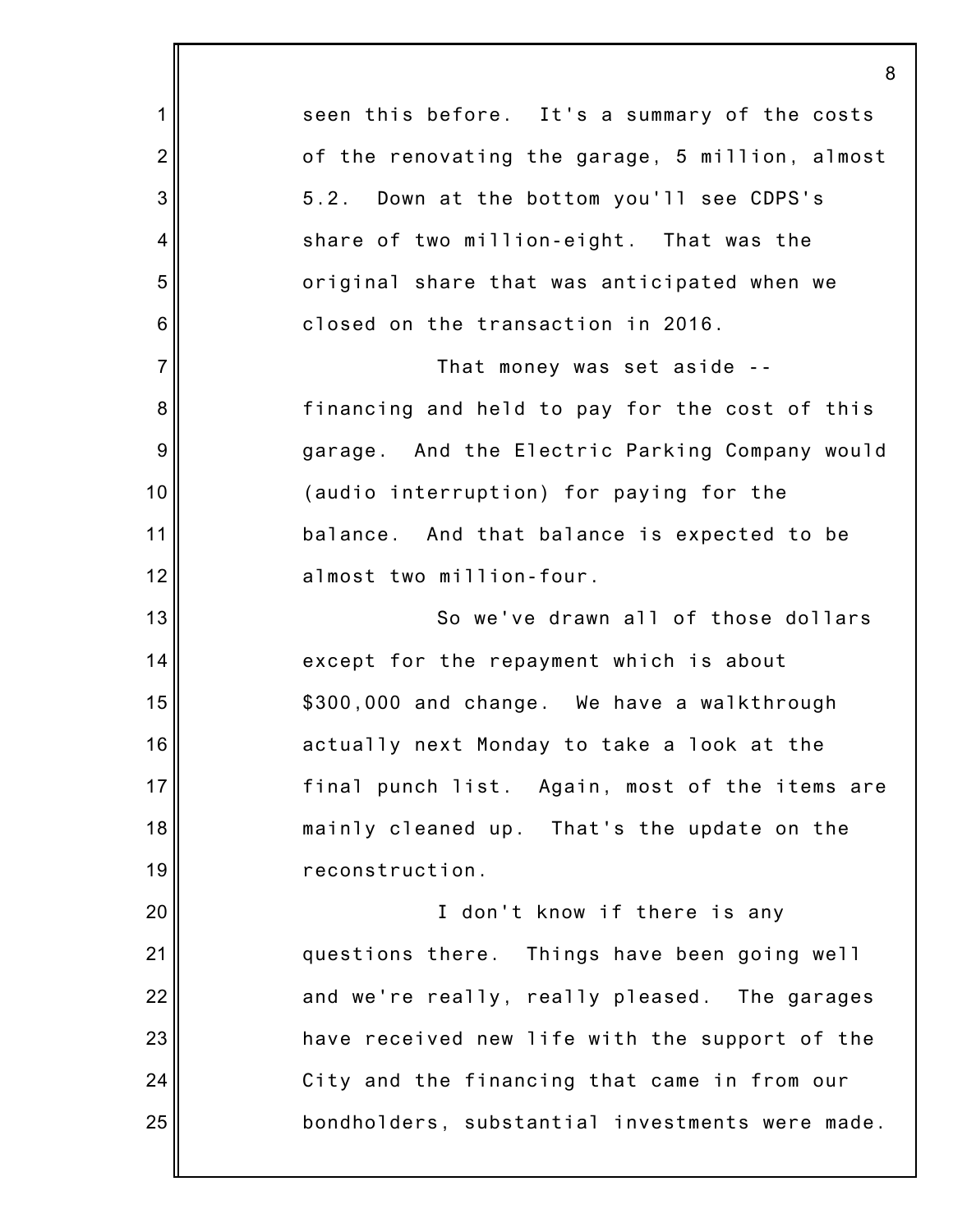|                 | 9                                                 |
|-----------------|---------------------------------------------------|
| 1               | And now it's the matter of just                   |
| $\overline{2}$  | making sure that we keep them up and that is      |
| 3               | something that we do on a daily basis.            |
| 4               | The next slide is just for                        |
| 5               | information. This a program that CDPS is          |
| $6\phantom{1}6$ | looking to put in place. It's not official        |
| $\overline{7}$  | yet. It hasn't gone into place yet. It's          |
| 8               | something we have been talking about for a        |
| 9               | little while.                                     |
| 10              | We've had some staffing changes or                |
| 11              | some staff leave us. You know, unfortunately      |
| 12              | we had our Executive Director came down ill.      |
| 13              | And he's been on leave. I'm not sure if J.B.      |
| 14              | will be coming back. And our maintenance          |
| 15              | person Mike, you know, unfortunately passed       |
| 16              | away about a month ago unexpectedly.              |
| 17              | So it's left a little bit of a hole               |
| 18              | in the operation. We're scrambling to try to      |
| 19              | pick up the pieces. We brought in a member        |
| 20              | from New York and who is here temporarily.<br>And |
| 21              | the Regional Manager from New Jersey comes        |
| 22              | And I try to attend meetings more<br>often.       |
| 23              | often.                                            |
| 24              | So we're having a changeover in                   |
| 25              | staff. But we're able to manage it                |
|                 |                                                   |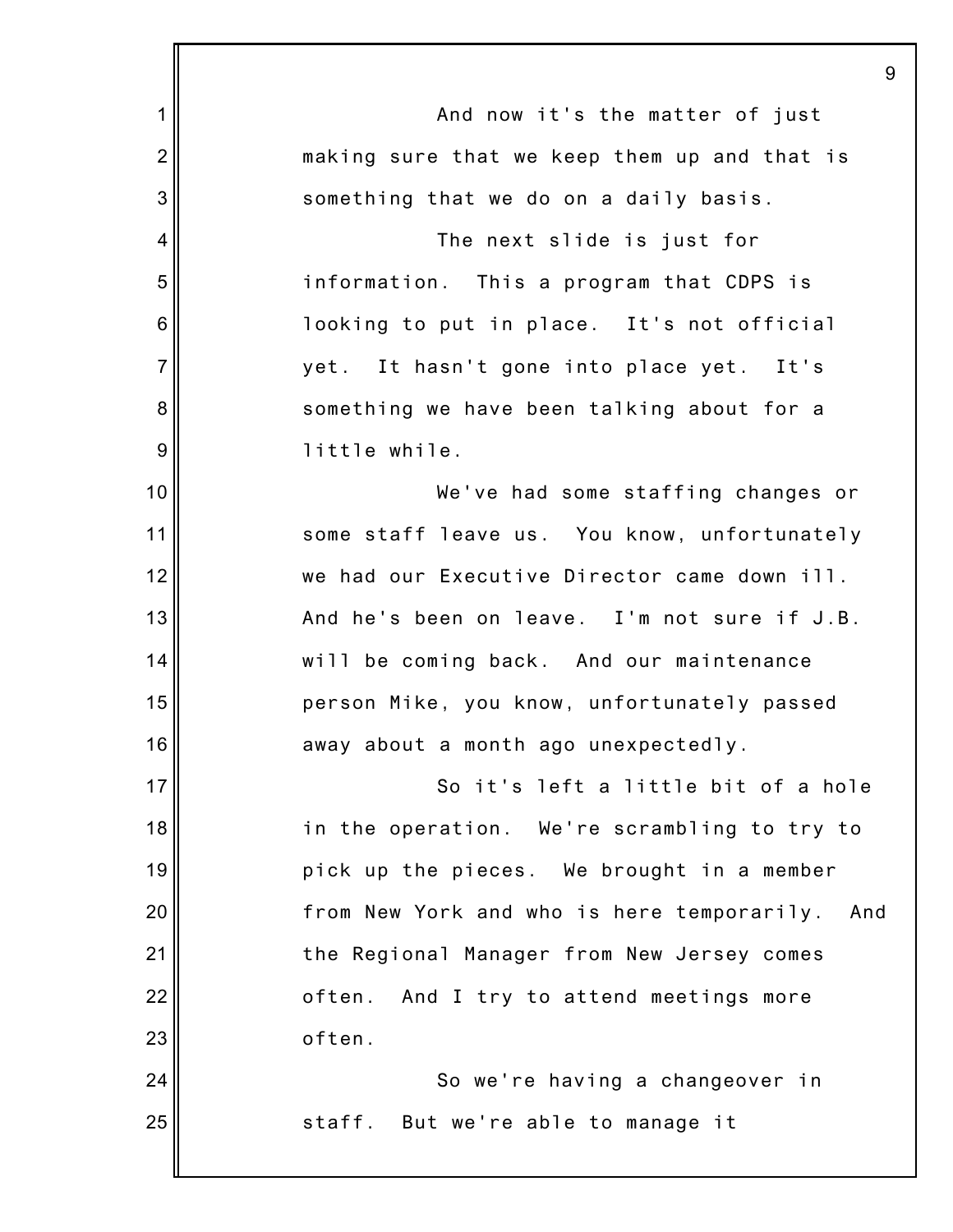|                 | 10                                              |
|-----------------|-------------------------------------------------|
| 1               | effectively. And we'll get back up to full      |
| $\overline{2}$  | staff here probably in the next month or two.   |
| 3               | But the new Parker Program is                   |
| 4               | something that we wanted to put in place now    |
| 5               | that the garages are completed and they are     |
| $6\phantom{1}6$ | looking new. We wanted to give folks who        |
| $\overline{7}$  | either now park outside the parking district    |
| 8               | maybe walking to work or those folks would who  |
| $\overline{9}$  | maybe haven't tried our garages because they    |
| 10              | have been under construction to come back and   |
| 11              | try us out.                                     |
| 12              | So we thought we would put in place             |
| 13              | a discount rate of 30 percent off the normal    |
| 14              | rate and have that be effective for a 12-month  |
| 15              | period, a full year.                            |
| 16              | Again, this is expected to go into              |
| 17              | place here in the next month or so. And we      |
| 18              | hope it will bring some parkers in that now     |
| 19              | not now aren't parking with us and try us out   |
| 20              | and hopefully they stay and they like us.<br>Ιf |
| 21              | they stay they'll pay the full rate in the 13th |
| 22              | month of their signing up. They would have to   |
| 23              | be a new parker.                                |
| 24              | So they can't leave and resign and              |
| 25              | then come back and get the lower rate. They'll  |
|                 |                                                 |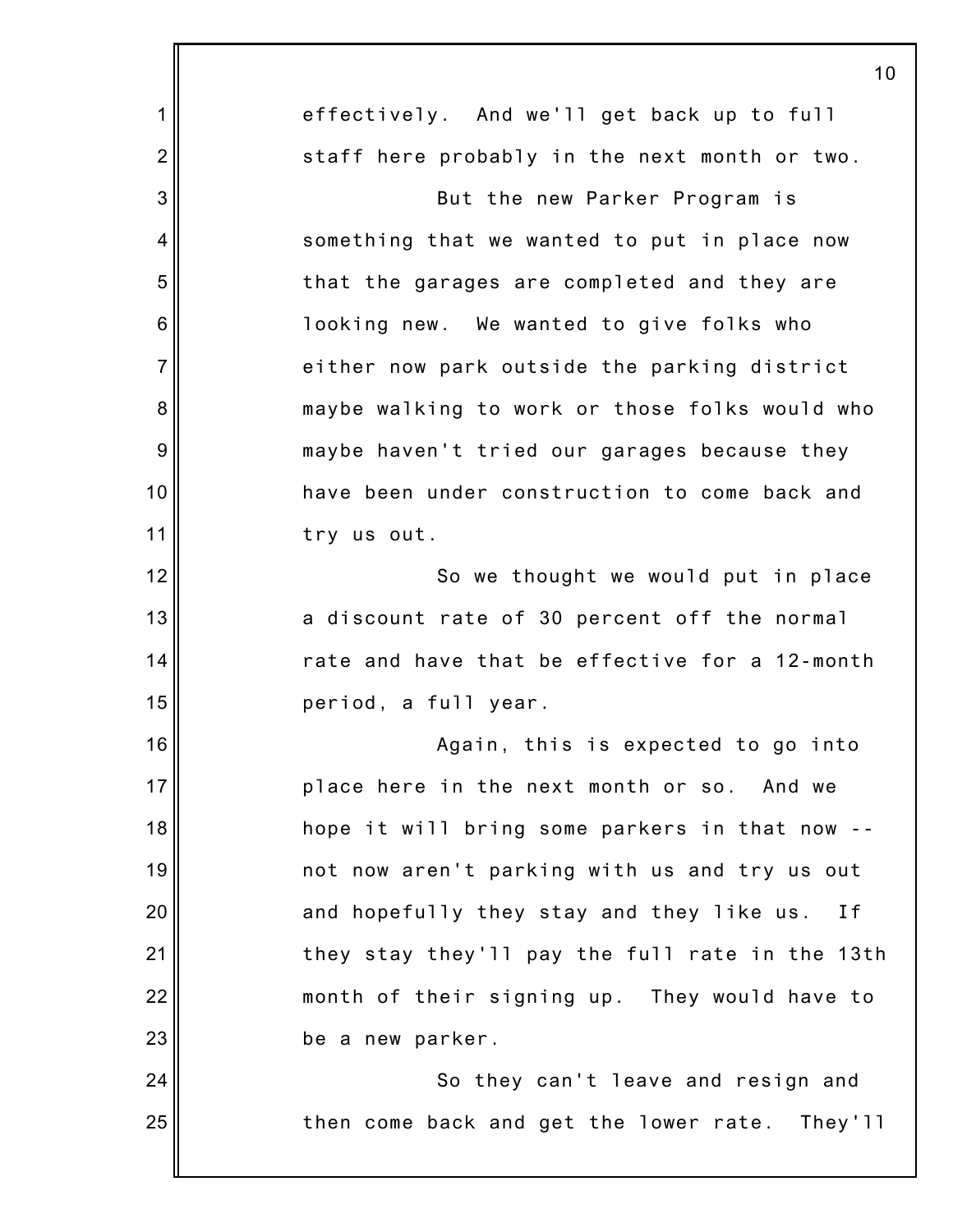have to be a parker for us for at least three months. So we'll be promoting this locally, promoting it on the Scranton Parking website. We'll be promoting it through Scranton Tomorrow in the city. So more to come on that. But again, it's not official yet. It will probably be about a month. So the next slide is our operations update and our financial update. These are numbers through July. I wasn't able to get August numbers in time for this meeting. But the numbers you'll see here are actually looking pretty good as compared to budget. And I'll go through that in detail in a minute. But, you know, our budget that we passed last year was not a great budget knowing that we were going to COVID. But it looks like the team has done a great job of protecting what we expected to see this year under these extraneous circumstances. So the revenue was worse than budget by \$136,000. Most of that is due to the on street. The on street is just not coming back

1

2

3

4

5

6

7

8

9

10

11

12

13

14

15

16

17

18

19

20

21

22

23

24

25

from what we experienced back in 2019. We continue to try to save on expenses. Expenses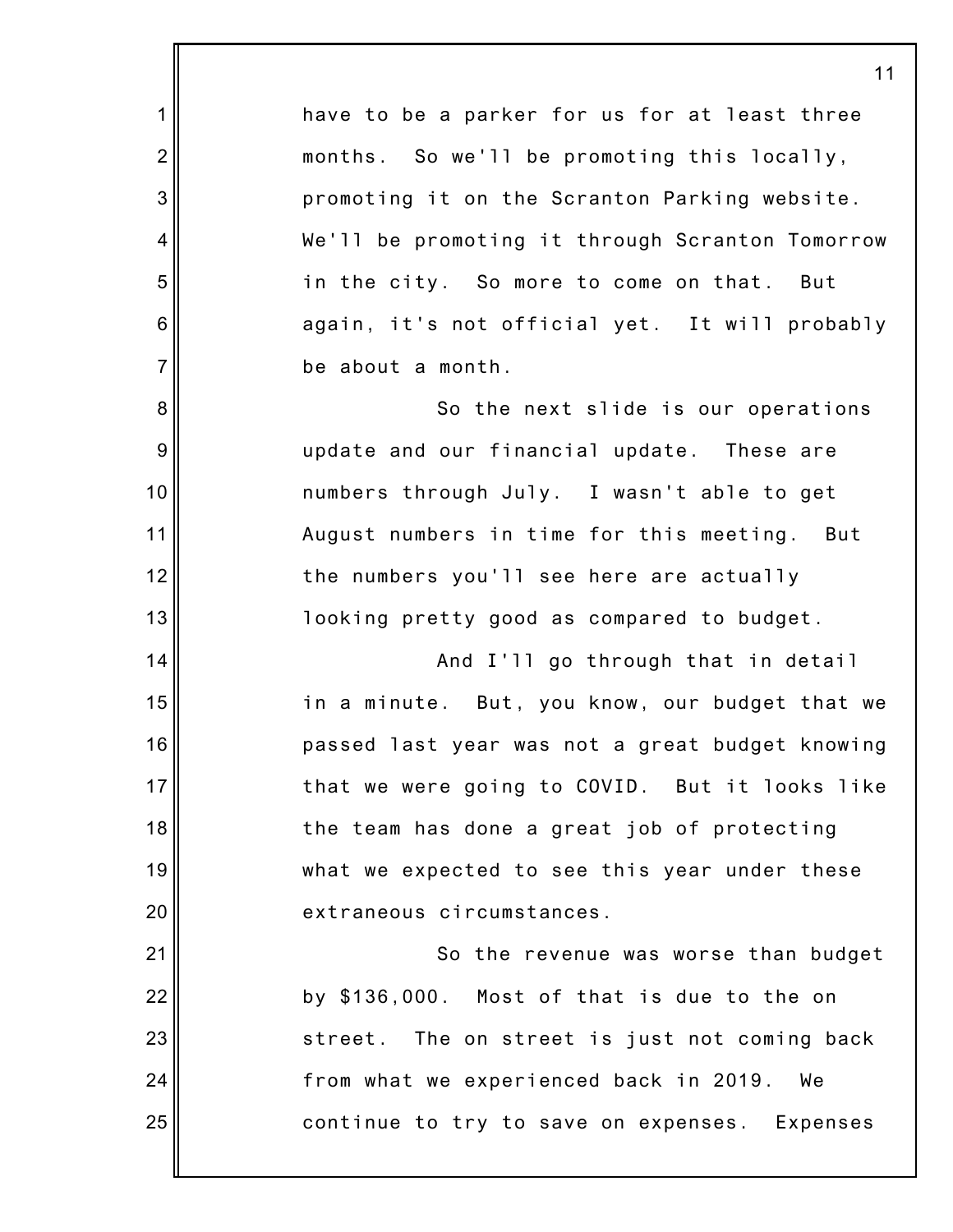|                | 12                                              |
|----------------|-------------------------------------------------|
| 1              | are better than budget by \$166,000.            |
| $\overline{2}$ | And so our NOI which is money                   |
| 3              | available for debt service is better than       |
| 4              | budget by about 30,000. So against budget       |
| 5              | we're doing really pretty well.                 |
| 6              | So again, the ABM team and the CDPS             |
| $\overline{7}$ | team did a good job in the last year projecting |
| 8              | what we expected to see during this coming year |
| 9              | even with the pandemic in place. You could see  |
| 10             | on this next slide really where those           |
| 11             | differences are.                                |
| 12             | So if you're over on the far four               |
| 13             | columns on the right-hand side, our column on   |
| 14             | the right is the budget. You'll notice that     |
| 15             | budget projected that we would generate net     |
| 16             | operating income of five million-three which    |
| 17             | sounds like a good number. But that number      |
| 18             | doesn't even cover debt service. So we          |
| 19             | expected this. We anticipated that we would be  |
| 20             | short of revenue to cover our costs.            |
| 21             | And again, we're working with our               |
| 22             | bondholders. We have meetings with them         |
| 23             | regularly, keep them updated. We are still      |
| 24             | current on our debt service. We had reserves    |
| 25             | built up that when we put the deal in place in  |
|                |                                                 |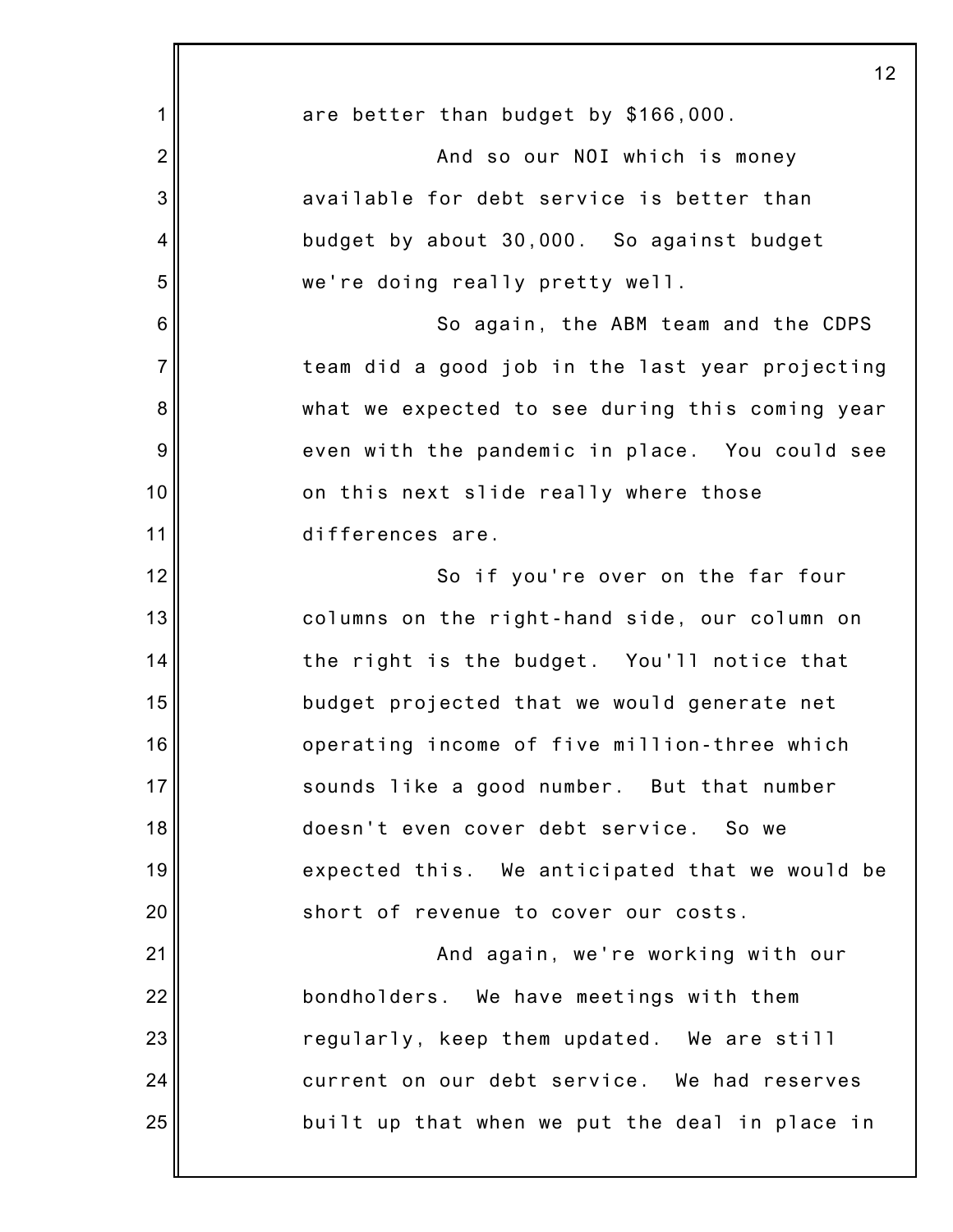|                | 13                                             |
|----------------|------------------------------------------------|
| 1              | 2016 we have been using to pay debt service.   |
| $\overline{2}$ | So we're still current. We made our            |
| 3              | most recent debt service payment in July. And  |
| $\overline{4}$ | we were able to make it in full. Our next      |
| 5              | payment is January. And we know we won't have  |
| 6              | money to make that payment. But we are working |
| $\overline{7}$ | with our bondholders and they're well aware.   |
| 8              | And so we are working with them on             |
| 9              | an extension and possibly a reissue. So these  |
| 10             | next three months will be busy for us working  |
| 11             | with them leading up to January. They have     |
| 12             | been very helpful. They've been very           |
| 13             | supportive.                                    |
| 14             | They fully understand where we are             |
| 15             | dealing with a lot of other projects that have |
| 16             | been struggling with the pandemic that are     |
| 17             | similar.                                       |
| 18             | And I'm confident that we'll work              |
| 19             | something out, you know, by January or shortly |
| 20             | thereafter. But against budget, we're -- our   |
| 21             | issues are really the on-street parking meter. |
| 22             | You could see with the second column from the  |
| 23             | left we're not that far off.                   |
| 24             | Monthly, transient parking,                    |
| 25             | validations, direct misc., income which is our |
|                |                                                |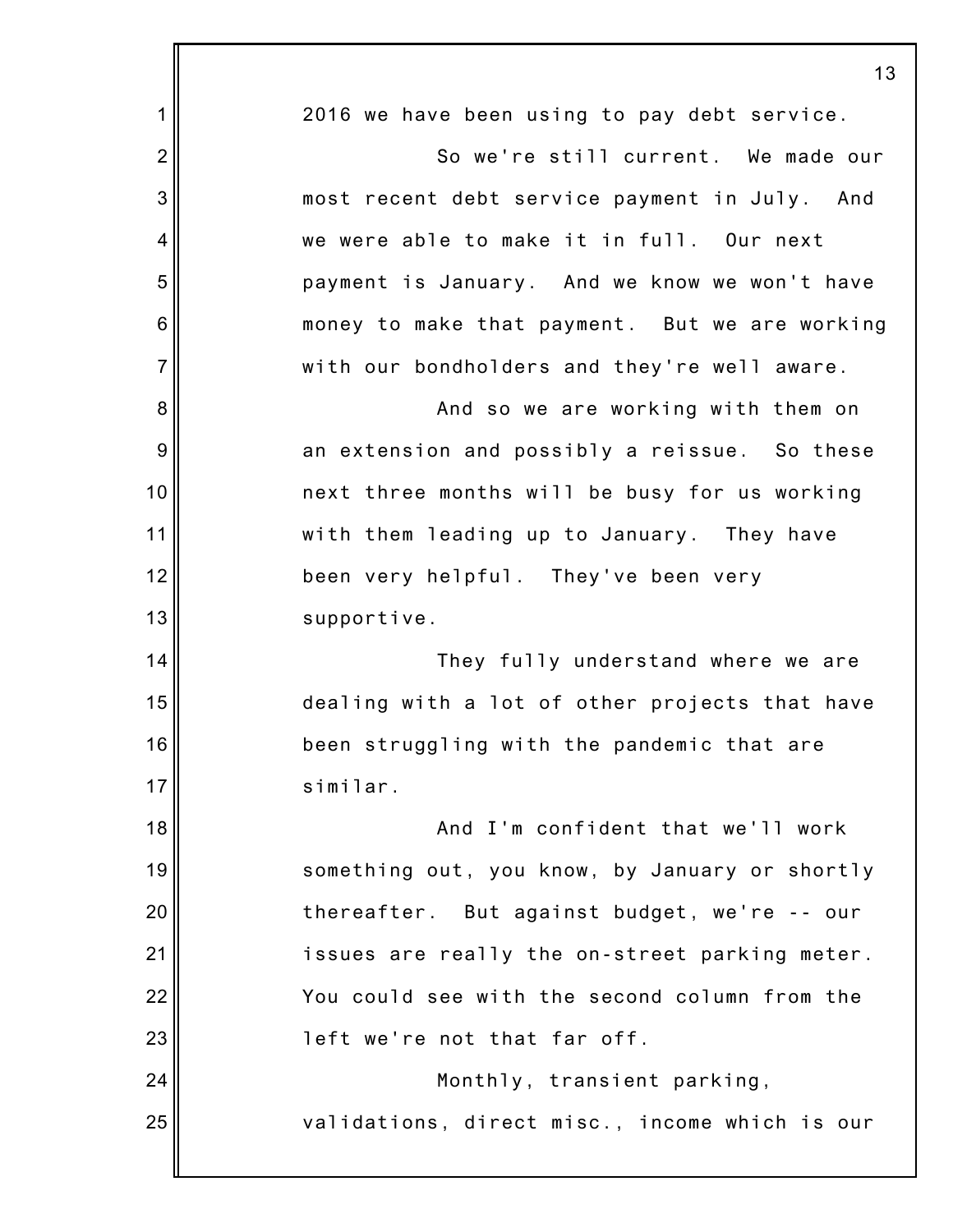|                | 14                                              |
|----------------|-------------------------------------------------|
| 1              | rent; our recovery revenue which we're trying   |
| $\overline{2}$ | to work at and put in place a new system for    |
| 3              | collecting (inaudible) tickets.                 |
| 4              | The real issue is in meters and                 |
| 5              | coins. We're 25 percent off of where we         |
| 6              | budgeted. We were a lot higher than that in     |
| $\overline{7}$ | 2019. So folks aren't really coming back        |
| 8              | downtown yet and parking on street.             |
| 9              | So we hope that changes. We'll                  |
| 10             | monitor it. It's getting better every month.    |
| 11             | In the column under the current period this     |
| 12             | month, we were only \$9,000 off of where we     |
| 13             | budgeted. So every month it gets a little bit   |
| 14             | better.                                         |
| 15             | So that's actually an encouraging               |
| 16             | sign. We actually feel good about that. And     |
| 17             | we think that will continue to get better as    |
| 18             | the months go out. So but that's the summary.   |
| 19             | So all in all we're doing good against budget.  |
| 20             | We knew we expected would not be                |
| 21             | having a good year overall because of the       |
| 22             | pandemic. We continue to work with our          |
| 23             | bondholders to keep them aware and working on   |
| 24             | extension and a possible reissue come next year |
| 25             | in the first quarter. But with that I'll --     |
|                |                                                 |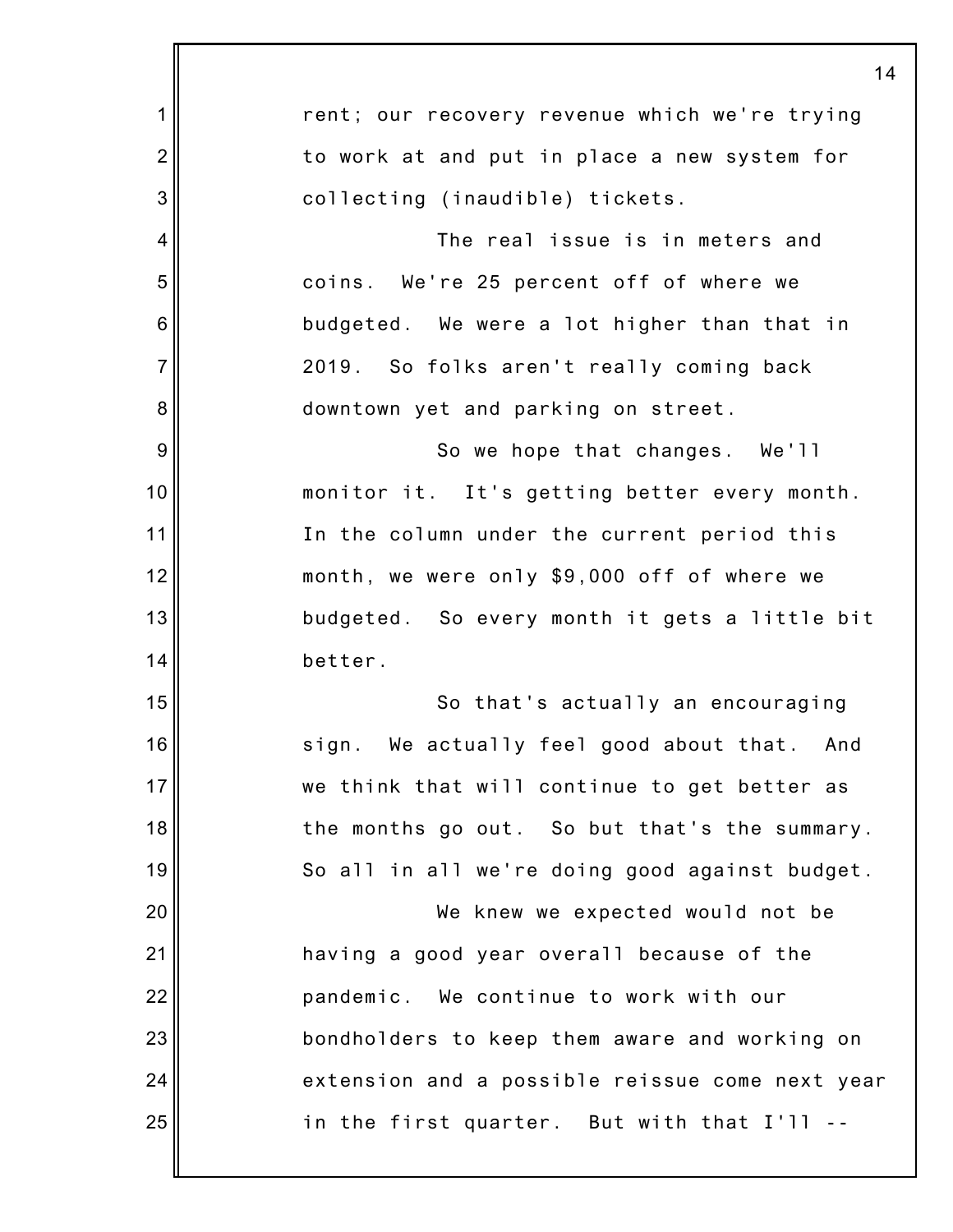|                | 15                                              |
|----------------|-------------------------------------------------|
| 1              | MR. MOLFETAS: Dave, Alex here. Are              |
| $\overline{2}$ | you going -- you know, doing something that     |
| 3              | would probably help your situation and downtown |
| 4              | situation with the parking meters by doing, I   |
| 5              | don't know, a reduced rate, you know, October,  |
| 6              | November, December to try to encourage downtown |
| $\overline{7}$ | shopping.                                       |
| 8              | You're rolling out this new parker              |
| 9              | rate, I think you could probably, you know,     |
| 10             | make up for some of the lost revenue. I don't   |
| 11             | know, what are your guys' thoughts?             |
| 12             | MR. TREVISANI: You know, that's                 |
| 13             | something that we, you know, we obviously are   |
| 14             | considering. Will that bring more people down   |
| 15             | with the pandemic keeping them away? When we    |
| 16             | increased the rate -- revenue was actually --   |
| 17             | the number of visitors in 2019, in early 2019   |
| 18             | was actually very strong.                       |
| 19             | So the rate increase did not                    |
| 20             | discourage people from coming down. So we       |
| 21             | think mostly of what we're seeing is effects of |
| 22             | the pandemic. But it's a good thought. I        |
| 23             | appreciate that.                                |
| 24             | MR. MOLFETAS: Yeah, I honestly                  |
| 25             | think -- I mean, again, I'm in the business of  |
|                |                                                 |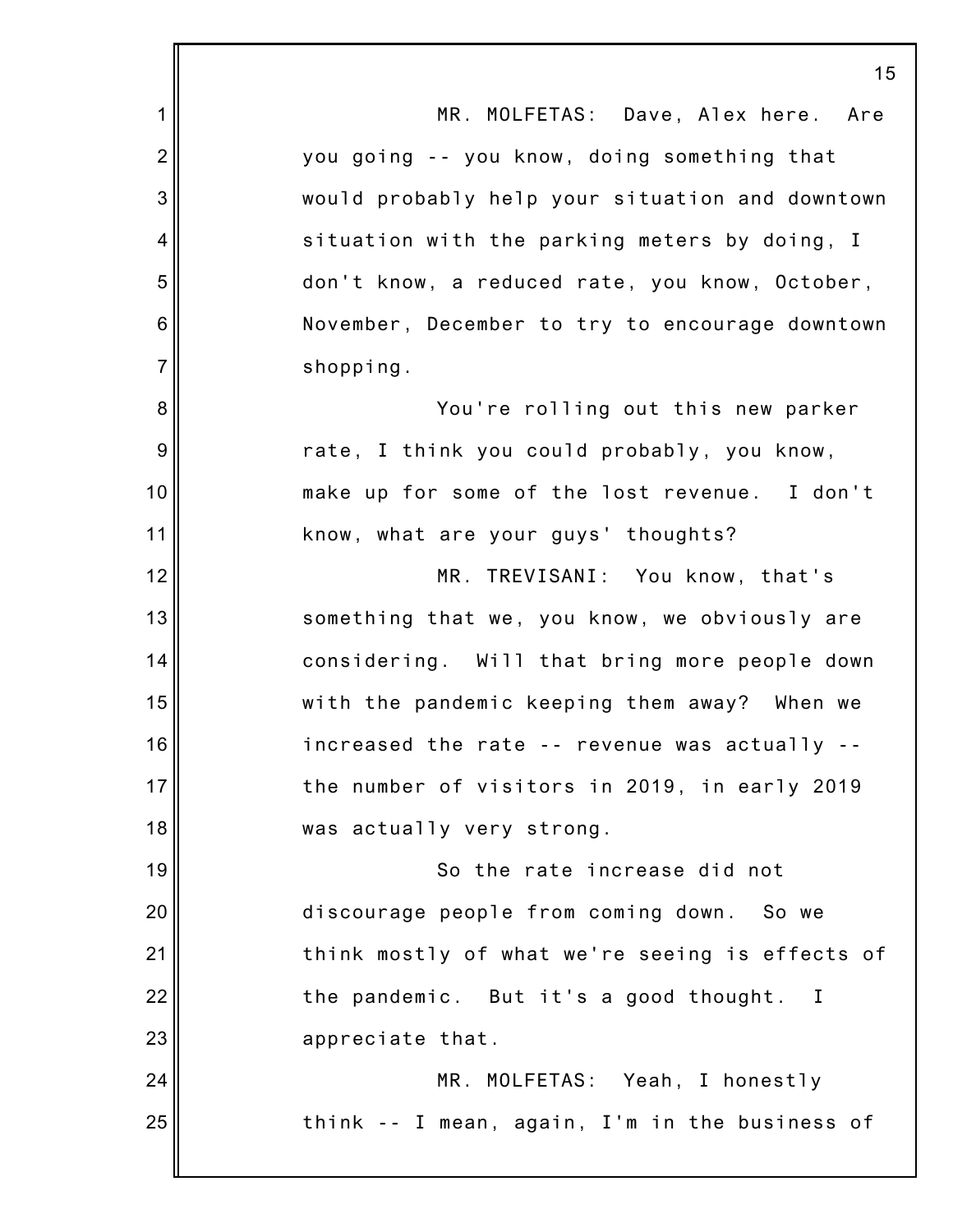|                | 16                                             |
|----------------|------------------------------------------------|
| $\mathbf 1$    | running business, multiple businesses. I just  |
| $\overline{2}$ | look at it as an opportunity to say, hey, you  |
| 3              | know, we're thinking of you business. We're    |
| 4              | thinking of you shoppers. Here's some reduced  |
| 5              | parking.                                       |
| $6\,$          | And it's almost like, you know, a              |
| $\overline{7}$ | test to see, okay, is reducing, you know, the  |
| 8              | rate will that increase, you know, it's like   |
| 9              | when we run a sale.                            |
| 10             | If we run a sale on brochures, we              |
| 11             | sell more brochures. If you run a sale on      |
| 12             | parking, you probably sell more parking, you   |
| 13             | know. And at the end of the day we end up with |
| 14             | at least, you know, plus 50 on, you know, a    |
| 15             | number. So that's just my thought and          |
| 16             | experience.                                    |
| 17             | MR. TREVISANI: I appreciate that.              |
| 18             | MR. MOLFETAS: Economically,                    |
| 19             | PR-wise, economically it looks good all over   |
| 20             | the board.                                     |
| 21             | MR. TREVISANI: I appreciate it.                |
| 22             | For us to do that it's not as simple as us     |
| 23             | changing the rates. We have to go back to      |
| 24             | the -- on the on street rates, go back to the  |
| 25             | common council, get that approval, work with   |
|                |                                                |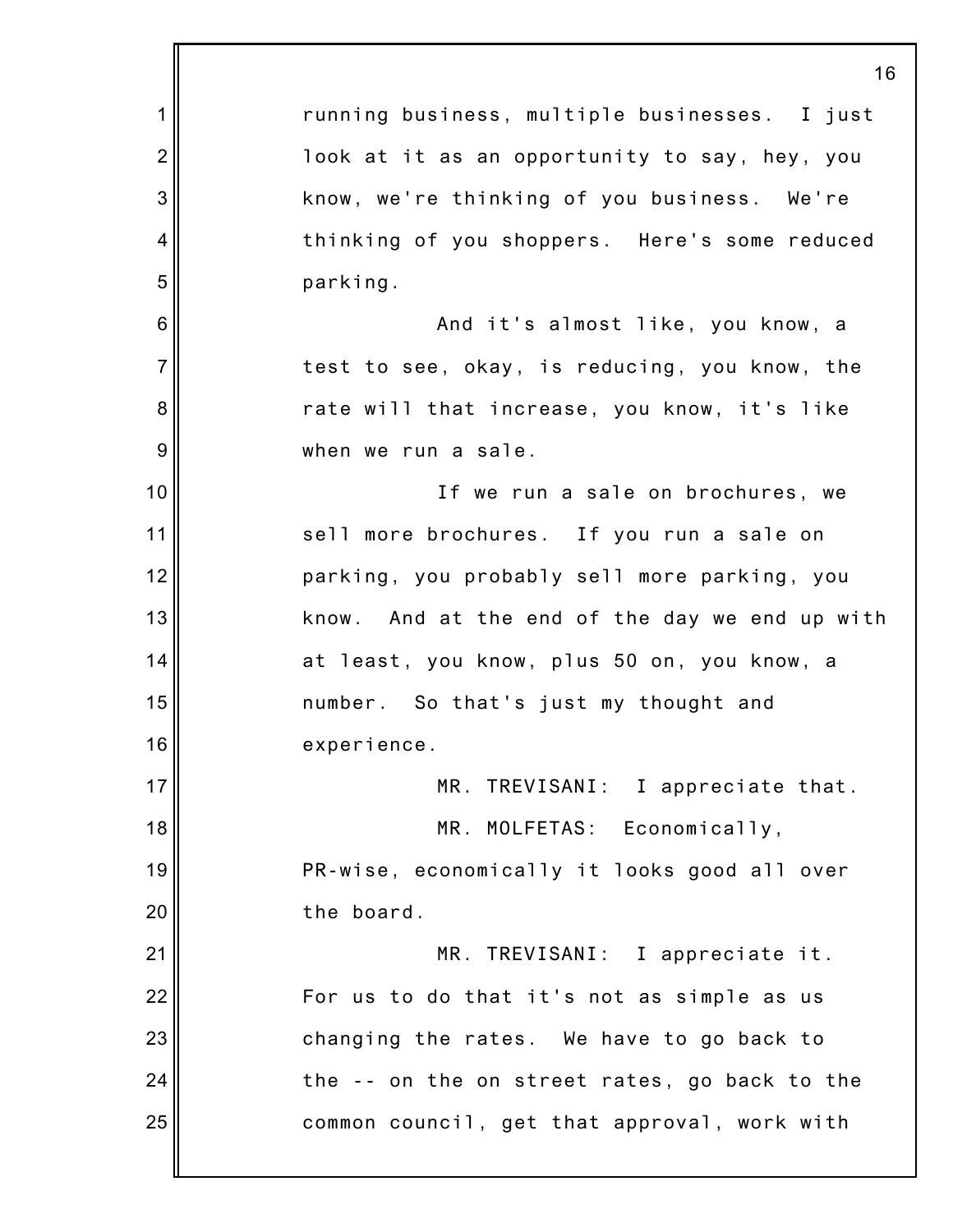|                 | 17                                              |
|-----------------|-------------------------------------------------|
| 1               | our bondholders. So it's quite a process. And   |
| $\overline{2}$  | so, you know, right now it's part of our        |
| 3               | restructuring of the bonds we are looking at    |
| 4               | rates and we're looking at rates across the     |
| 5               | board.                                          |
| $6\phantom{1}6$ | So it might be better for us to try             |
| $\overline{7}$  | to look at everything all at once. And if       |
| 8               | we're going to make adjustment, make them all   |
| 9               | at once especially since (audio interruption)   |
| 10              | two months out from actually redoing financing. |
| 11              | So -- but we're definitely looking at the rate  |
| 12              | structure as part of this, you know, bond       |
| 13              | restructuring.                                  |
| 14              | ATTY. JOHNS: So, Dave, are you                  |
| 15              | saying that as part of your restructuring you   |
| 16              | may be able to adjust the rate down if the      |
| 17              | bondholders or if you're able -- I mean, I'm    |
| 18              | not a financial expert. But if you were able    |
| 19              | to restructure or get a concession from your    |
| 20              | bondholder or your lenders that you may be able |
| 21              | to restructure the rates lower from where they  |
| 22              | are now?                                        |
| 23              | MR. TREVISANI: That's a                         |
| 24              | possibility. But is that realistic and will     |
| 25              | they go along with that, those are -- remains   |
|                 |                                                 |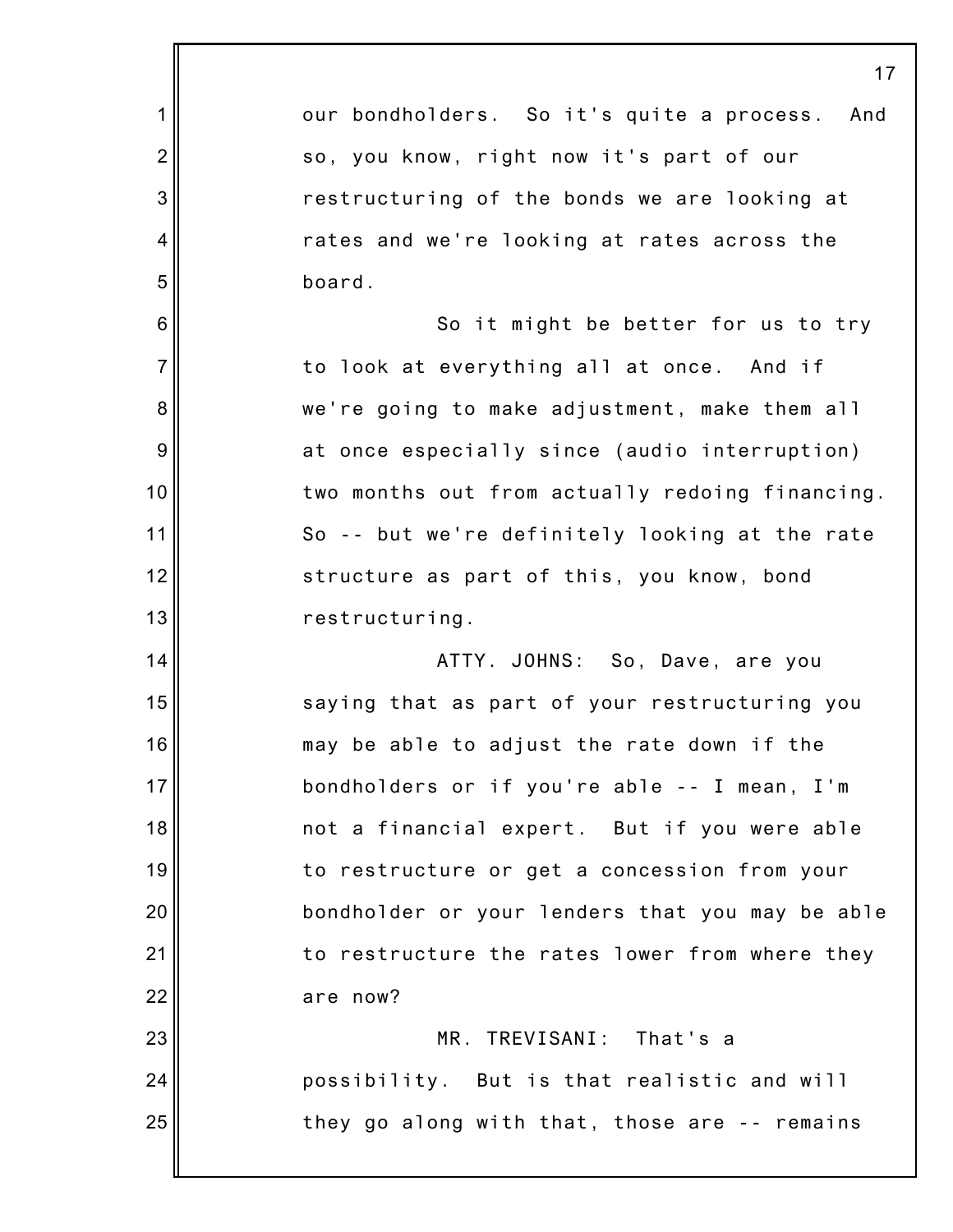|                | 18                                             |
|----------------|------------------------------------------------|
| 1              | to be seen. We brought on Walker Consulting as |
| $\overline{2}$ | part of the team who was involved when --      |
| 3              | they're a market study consultant.             |
| 4              | So we thought this was a good                  |
| 5              | opportunity to really just look at everything. |
| 6              | Will we be able to lower rates and work        |
| $\overline{7}$ | something out where we could still afford to   |
| 8              | make debt service payments? I think that       |
| 9              | remains to be seen.                            |
| 10             | But right now we look at this as an            |
| 11             | opportunity to really open up that door and    |
| 12             | look at everything and put everything on the   |
| 13             | table and then see where we come out. We have  |
| 14             | been operating this for almost five (audio     |
| 15             | interruption) the pandemic is kind of the      |
| 16             | unknown.                                       |
| 17             | You know, that is -- really put us             |
| 18             | in a difficult position. And how fast will     |
| 19             | things come back and, you know, what will our  |
| 20             | bondholders think of that. It's all something  |
| 21             | we'll have to be talking about over the next,  |
| 22             | you know, three, four, five months.            |
| 23             | MR. WINTERMANTLE: Gentlemen, may I             |
| 24             | intercede for a minute? I may lose you.<br>Is  |
| 25             | there anything that we want to vote on right   |
|                |                                                |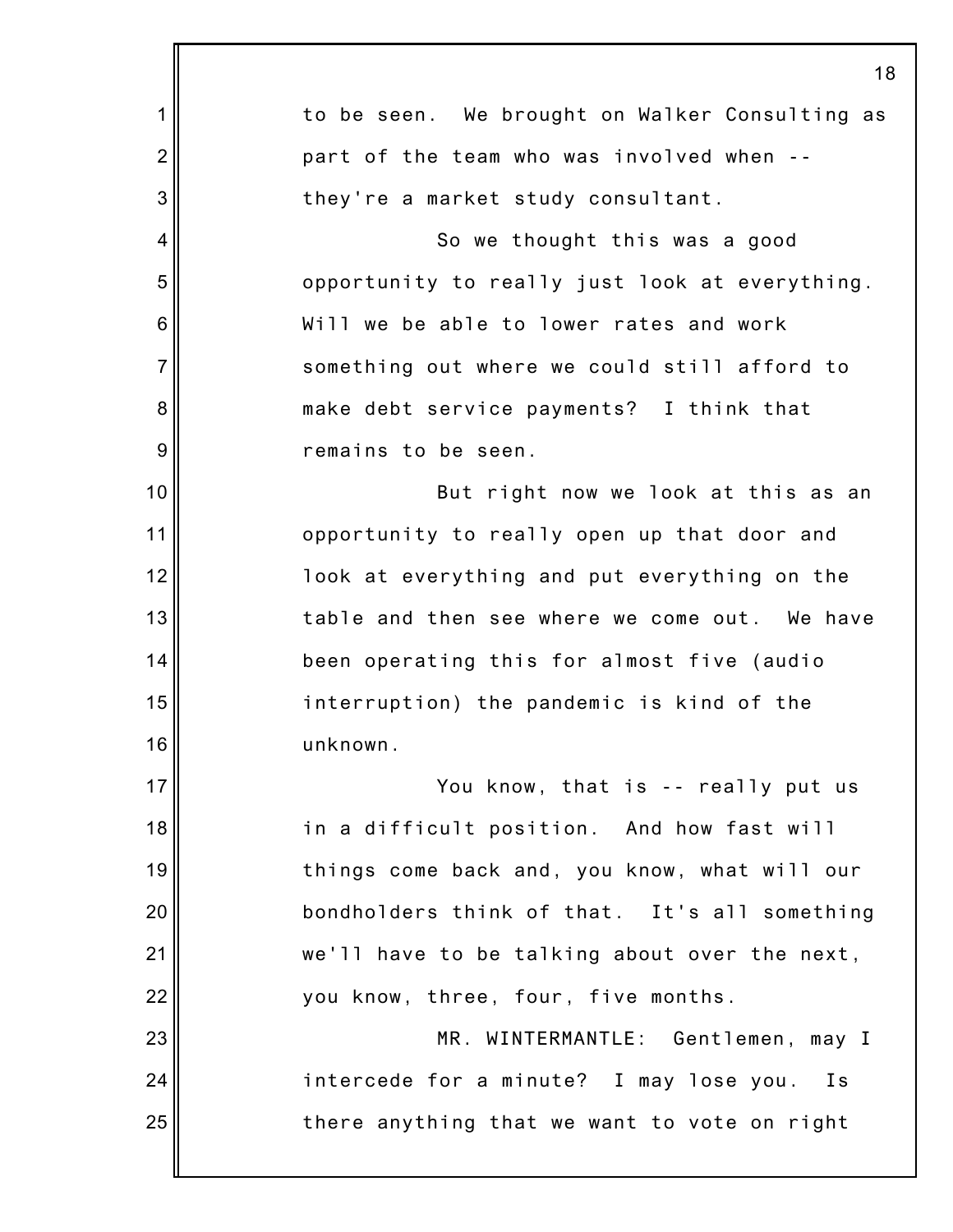|                | 19                                                |
|----------------|---------------------------------------------------|
| 1              | now? If we can vote on it now because I'm         |
| $\overline{2}$ | going to lose -- I'm on a cell phone.             |
| 3              | ATTY. JOHNS: Mr. Chairman, the only               |
| $\overline{4}$ | two things would be the two resolutions that we   |
| 5              | have, my report and Mr. Trevisani's report.<br>Do |
| 6              | you have any additional questions for myself or   |
| $\overline{7}$ | Mr. Trevisani or the public or anyone else?       |
| 8              | MR. LOCKWOOD: Todd, can you hear                  |
| 9              | me? Lockwood.                                     |
| 10             | ATTY. JOHNS: Yes, Jim.                            |
| 11             | MR. LOCKWOOD: I have some questions               |
| 12             | but I could wait until after you vote if you      |
| 13             | need to.                                          |
| 14             | ATTY. JOHNS: Okay, Mr. Chairman, so               |
| 15             | we could maintain a quorum for purposes of        |
| 16             | voting on the resolutions?                        |
| 17             | MR. MOLFETAS: Yes, I'm okay with                  |
| 18             | that.                                             |
| 19             | ATTY. JOHNS: So, Jim, if that's                   |
| 20             | okay then what we'll do is while we still have    |
| 21             | Mr. Wintermantle, we have a quorum of three,      |
| 22             | the first resolution is -- well, is there any     |
| 23             | public comment?                                   |
| 24             | MS. SCHUMACHER: Yes.                              |
| 25             | ATTY. JOHNS: Do you have a                        |
|                |                                                   |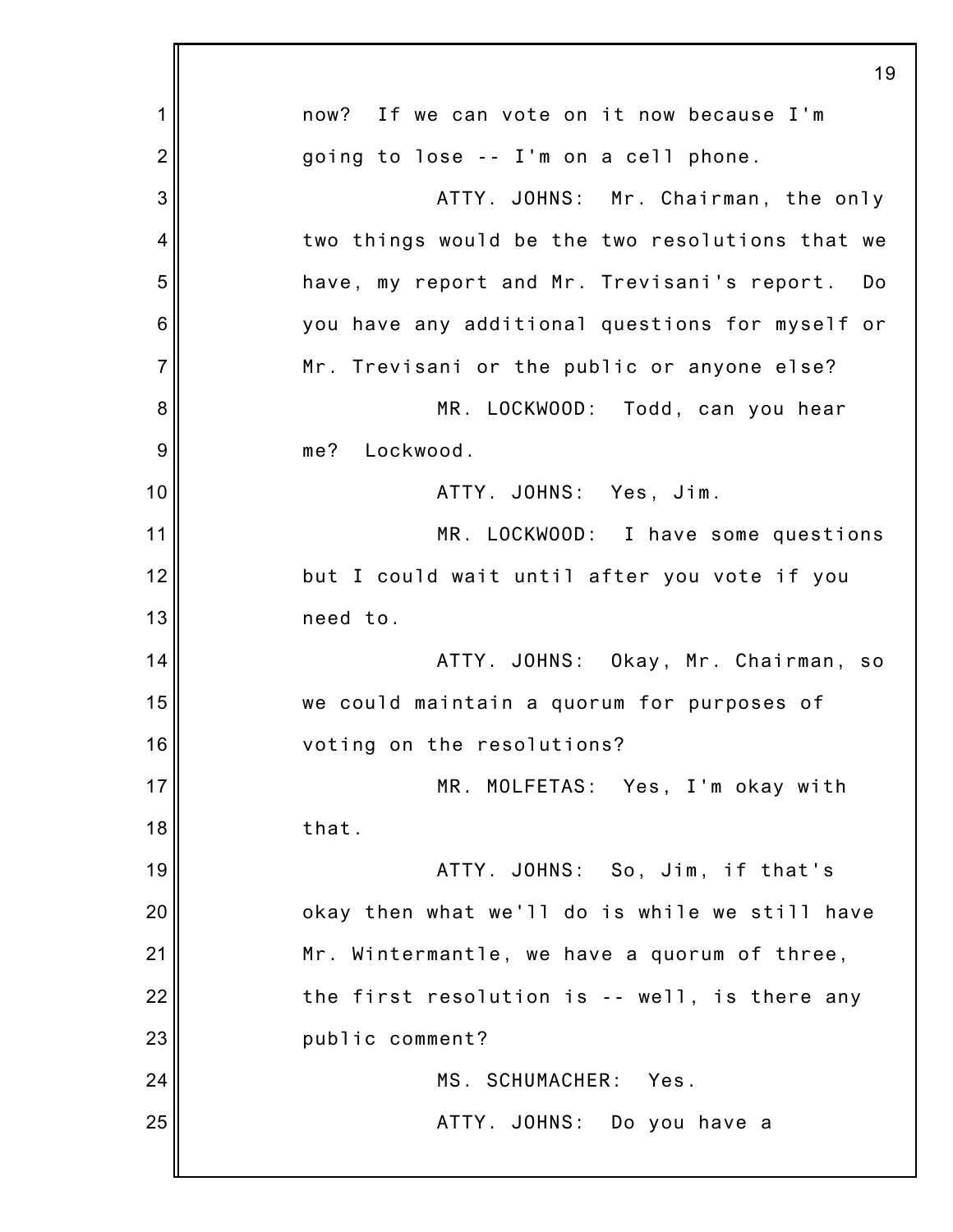|                | 20                                               |
|----------------|--------------------------------------------------|
| 1              | question? Can you just identify, state your      |
| $\overline{2}$ | name, please for the record and any question     |
| 3              | that you have, ma'am?                            |
| 4              | MS. SCHUMACHER: Yes, my name is                  |
| 5              | Marie Schumacher. The question I have relates    |
| 6              | to the agreement that Mayor Courtright made      |
| $\overline{7}$ | with Basalyga and in that we were going to       |
| 8              | share I believe it was 50-50 on the repair of    |
| 9              | the Electric City Garage up to I believe it was  |
| 10             | 5 million and change. Has that money all been    |
| 11             | expended?                                        |
| 12             | ATTY. JOHNS: I'll let Mr. Trevisani              |
| 13             | address that. But I believe that is what was     |
| 14             | on slide number four, Dave; is that correct?     |
| 15             | MR. TREVISANI: Yeah, that is                     |
| 16             | correct.<br>The balance is less -- a little more |
| 17             | than \$300,000 now which is mostly what's called |
| 18             | retainage. And we'll probably (audio             |
| 19             | interruption) next month or two. The project     |
| 20             | is just about done.                              |
| 21             | MS. SCHUMACHER: Thank you.                       |
| 22             | ATTY. JOHNS: Thank you, Miss                     |
| 23             | Schumacher. Anyone else in the public have any   |
| 24             | questions prior to voting on the resolution?     |
| 25             | (No response.)                                   |
|                |                                                  |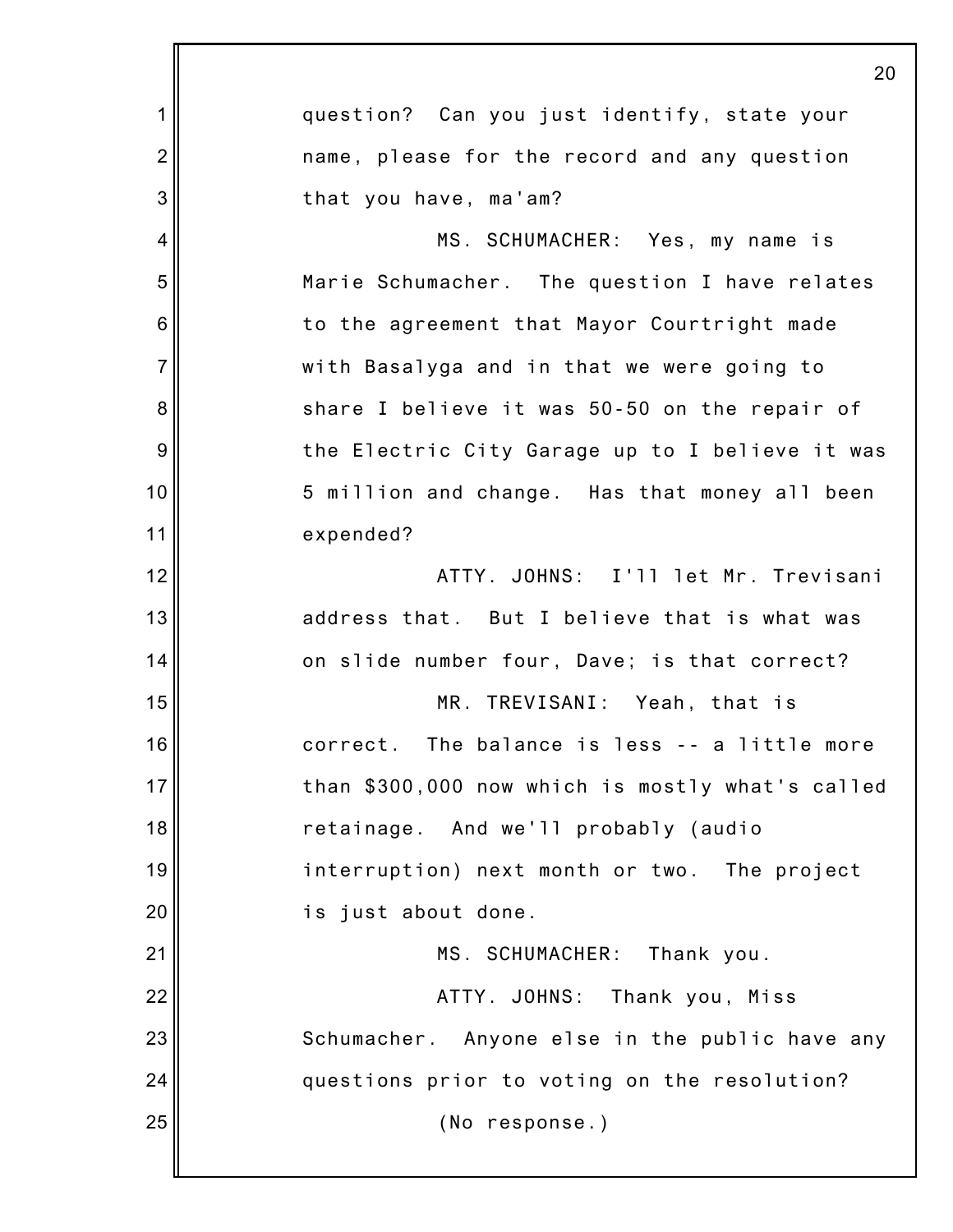|                 | 21                                              |
|-----------------|-------------------------------------------------|
| 1               | ATTY. JOHNS: Having there been no               |
| $\overline{2}$  | other question or comments, Mr. Chairman,       |
| 3               | Resolution No. 5 is a resolution of the Parking |
| $\overline{4}$  | Authority to accept -- I'm going to kind of     |
| 5               | expedite this to accommodate Mr.                |
| $6\phantom{1}6$ | Wintermantle -- to accept my report. Do we      |
| $\overline{7}$  | have a motion to accept my report?              |
| 8               | MR. MOLFETAS: Motion, Alex.                     |
| 9               | ATTY. JOHNS: Do we have a second?               |
| 10              | MR. SALERNO: Mike Salerno, second.              |
| 11              | ATTY. JOHNS: Thank you. We'll do a              |
| 12              | roll call. Mr. Molfetas.                        |
| 13              | MR. MOLFETAS: Yes.                              |
| 14              | ATTY. JOHNS: Mr. Salerno.                       |
| 15              | MR. SALERNO: Yes.                               |
| 16              | ATTY. JOHNS: Mr. Wintermantle.                  |
| 17              | MR. WINTERMANTLE:<br>Yes.                       |
| 18              | ATTY. JOHNS: Second resolution is               |
| 19              | to accept the presentation and report of        |
| 20              | Mr. Trevisani on behalf of NDC/CDPS. Do I have  |
| 21              | a motion to accept?                             |
| 22              | MR. SALERNO:<br>Motion to accept.               |
| 23              | ATTY. JOHNS: Do I have a second?                |
| 24              | MR. MOLFETAS:<br>Second, Alex.                  |
| 25              | ATTY. JOHNS: Roll call, Mr.                     |
|                 |                                                 |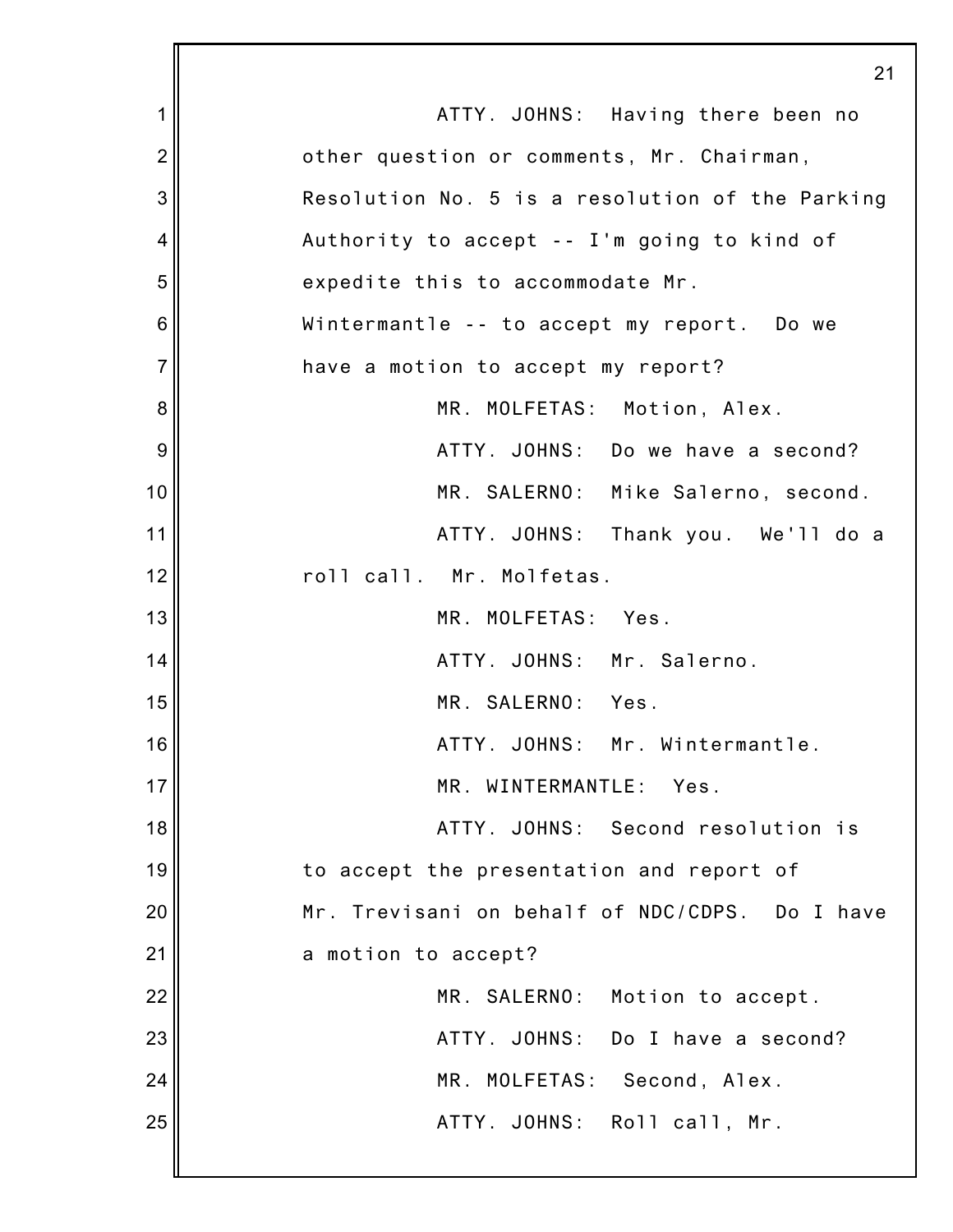|                 | 22                                              |
|-----------------|-------------------------------------------------|
| 1               | Molfetas.                                       |
| $\overline{2}$  | MR. MOLFETAS: Yes.                              |
| 3               | ATTY. JOHNS: Salerno.                           |
| 4               | MR. SALERNO: Yes.                               |
| 5               | ATTY. JOHNS: Mr. Wintermantle.                  |
| $6\phantom{1}6$ | MR. WINTERMANTLE: Yes.                          |
| $\overline{7}$  | ATTY. JOHNS: Okay, with that, Mr.               |
| 8               | Chairman, resolutions number 5 of 2021 and      |
| 9               | number 6 of 2021 to accept the report of myself |
| 10              | and to accept the report of Mr. Trevisani on    |
| 11              | behalf of NDC/CDPS have both been accepted.     |
| 12              | We have had public comment. So at               |
| 13              | this point I believe all -- I believe if you    |
| 14              | would like if there is no old -- New Business   |
| 15              | or Old Business, if we can adjourn the meeting  |
| 16              | so Mr. Wintermantle can disconnect his call and |
| 17              | then we would stay on the line to answer any    |
| 18              | questions from Mr. Lockwood. Is that            |
| 19              | acceptable to everyone?                         |
| 20              | MR. SALERNO: Fine by me.                        |
| 21              | MR. MOLFETAS: Only caveat is I                  |
| 22              | would like to try to have a meeting in October. |
| 23              | ATTY. JOHNS: I will state for                   |
| 24              | purposes of the record that it has been         |
| 25              | brought -- it has been requested by some of the |
|                 |                                                 |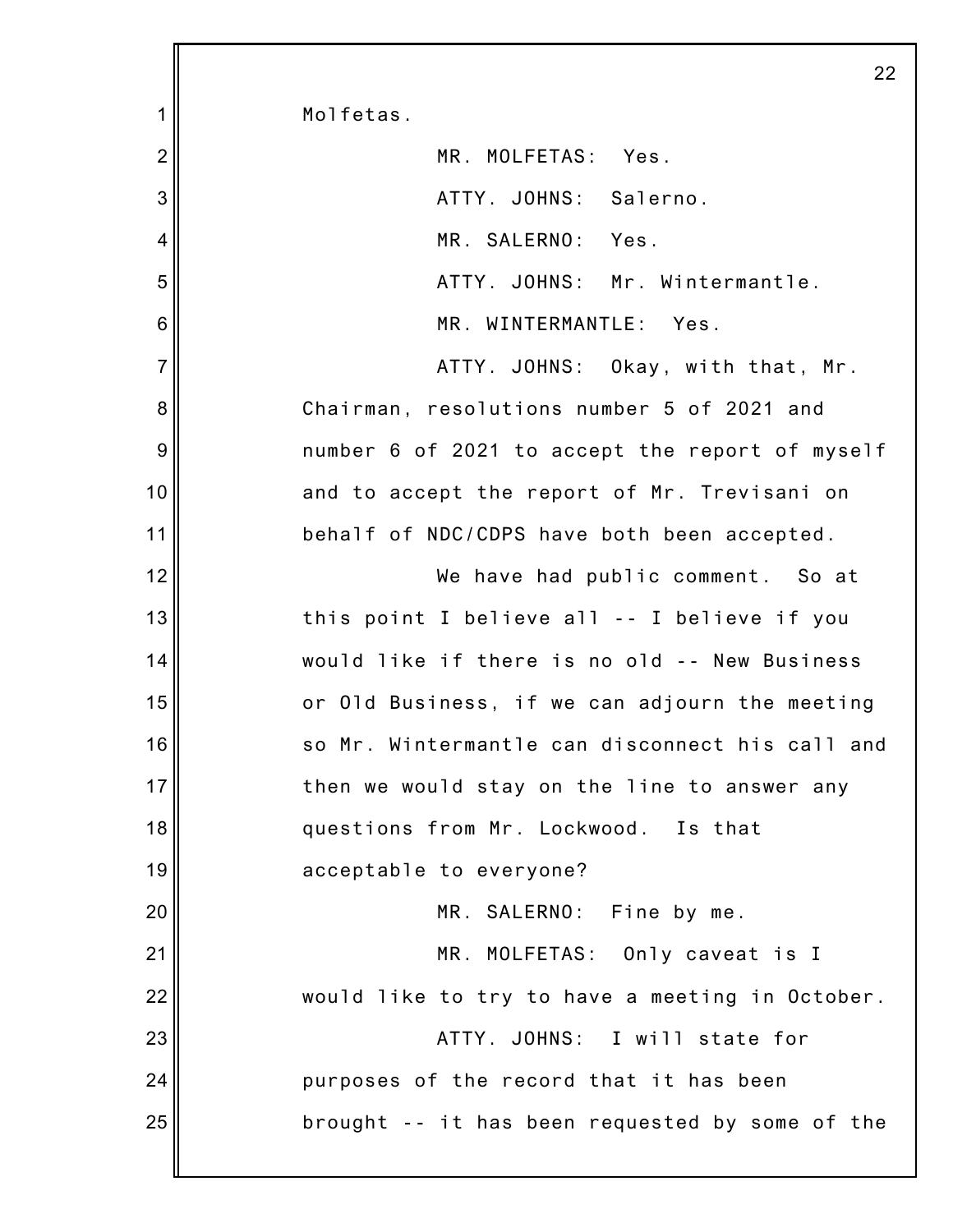|                 | 23                                              |
|-----------------|-------------------------------------------------|
| 1               | board members that we have an additional        |
| $\overline{2}$  | special meeting scheduled in October that can   |
| 3               | be held in person to address some additional    |
| 4               | issues that the Board wants to address.         |
| 5               | I am representing to you as the                 |
| $6\phantom{1}6$ | Executive Director/Solicitor that I will        |
| $\overline{7}$  | contact the City tomorrow and as soon as        |
| 8               | possible I will obtain a date, time, and        |
| 9               | location for a special meeting in October which |
| 10              | I will ask Miss McCool to be our court          |
| 11              | reporter.                                       |
| 12              | I will advertise in the                         |
| 13              | Times-Tribune. And we with convene that         |
| 14              | meeting at a date and time in October where it  |
| 15              | can be held in person and all parties will be   |
| 16              | advised and the City of Scranton page of -- the |
| 17              | Parking Authority page on the City of           |
| 18              | Scranton's website will also reflect the date   |
| 19              | and time of that meeting. Is that               |
| 20              | satisfactory, Mr. Chairman?                     |
| 21              | MR. MOLFETAS:<br>Yes.                           |
| 22              | MR. WINTERMANTLE: Yes.                          |
| 23              | ATTY. JOHNS: All right. Mr.                     |
| 24              | Chairman, do we have a motion to adjourn?       |
| 25              | MR. WINTERMANTLE: I make that                   |
|                 |                                                 |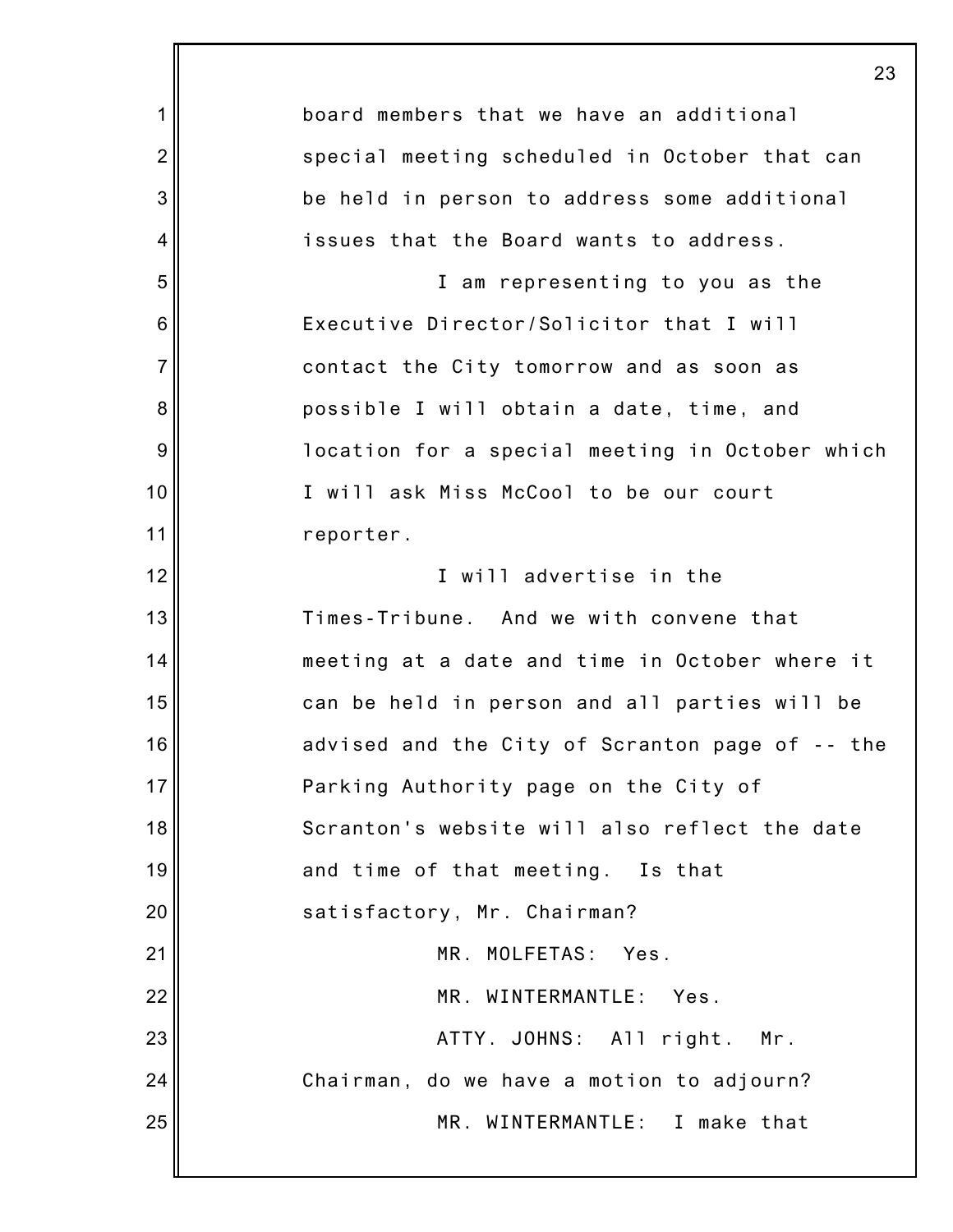1 2 3 4 5 6 7 8 9 10 11 12 13 14 15 16 17 18 19 20 21 22 23 24 25 24 motion. MR. MOLFETAS: Second. ATTY. JOHNS: All in favor. ALL MEMBERS: Aye. ATTY. JOHNS: The meeting of the Scranton Parking Authority for the regular meeting of September 15th, 2021 is adjourned. Mr. Wintermantle, thank you for attending from out of the area. I know Mr. Salerno is also on vacation was kind enough to call in. So we can disconnect. Mr. Wintermantle, you could disconnect. I would ask the remaining -- MR. WINTERMANTLE: Okay. ATTY. JOHNS: -- parties to stay on the line and, Miss McCool, you continue to record the meeting for any questions that we can answer on behalf of the Authority for Mr. Lockwood. MR. LOCKWOOD: This would be for - first of all, just housekeeping. Which two members are absent, Micah and Mr. Harrington? ATTY. JOHNS: Yeah, Mr. Harrington. MR. LOCKWOOD: Okay. Part of the new program for the parking garage is -- this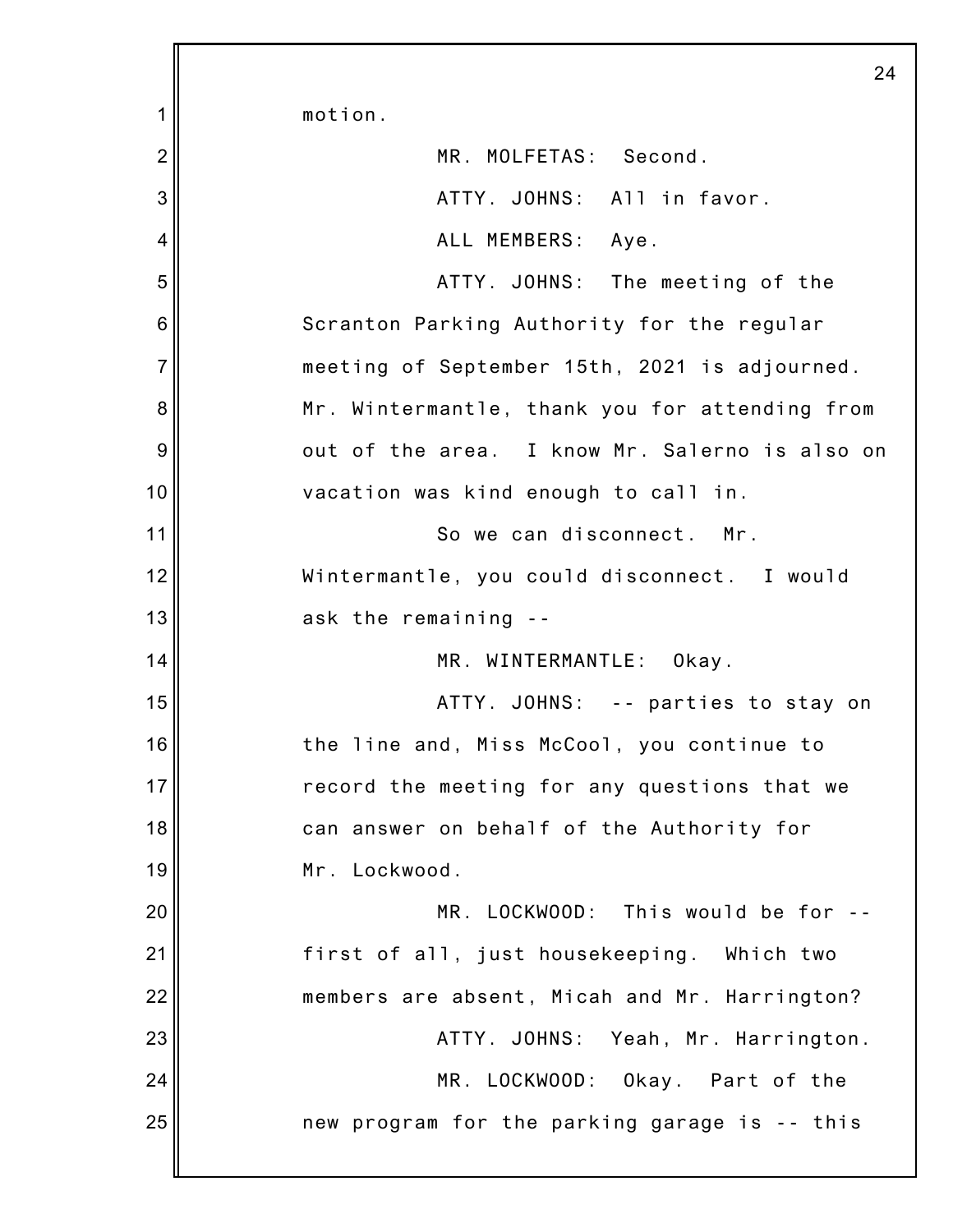|                 | $\overline{2}$                                 |
|-----------------|------------------------------------------------|
| 1               | is for Dave I guess or whoever could address   |
| $\overline{2}$  | it. Would you be paying the year upfront at    |
| 3               | that 65 a month or would you -- or would it be |
| 4               | like monthly?                                  |
| 5               | MR. TREVISANI: No, just a discount             |
| $6\phantom{1}6$ | monthly rate. It would last for 12 months and  |
| $\overline{7}$  | then it would go to the regular rate.          |
| 8               | MR. LOCKWOOD: Okay. Very good.                 |
| 9               | It's all garages, all five?                    |
| 10              | MR. TREVISANI: Yes.                            |
| 11              | MR. LOCKWOOD: With the mall too or             |
| 12              | no?                                            |
| 13              | MR. TREVISANI: Yes. Yes.                       |
| 14              | MR. LOCKWOOD: Gotcha. Thank you.               |
| 15              | Regarding the debt payments, Dave, that chart  |
| 16              | of the numbers in the last column there at the |
| 17              | bottom 2.209, that's your total debt service?  |
| 18              | MR. TREVISANI: Yes.                            |
| 19              | MR. LOCKWOOD: The very last number             |
| 20              | on the bottom there -- bottom right. So you    |
| 21              | made 1.28 -- in other words, so the difference |
| 22              | would be like two point, you know, whatever it |
| 23              | is 2.2 minus the 1.3, 900,000 less since       |
| 24              | January.                                       |
| 25              | MR. TREVISANI: That's what we                  |
|                 |                                                |

 $25^{\circ}$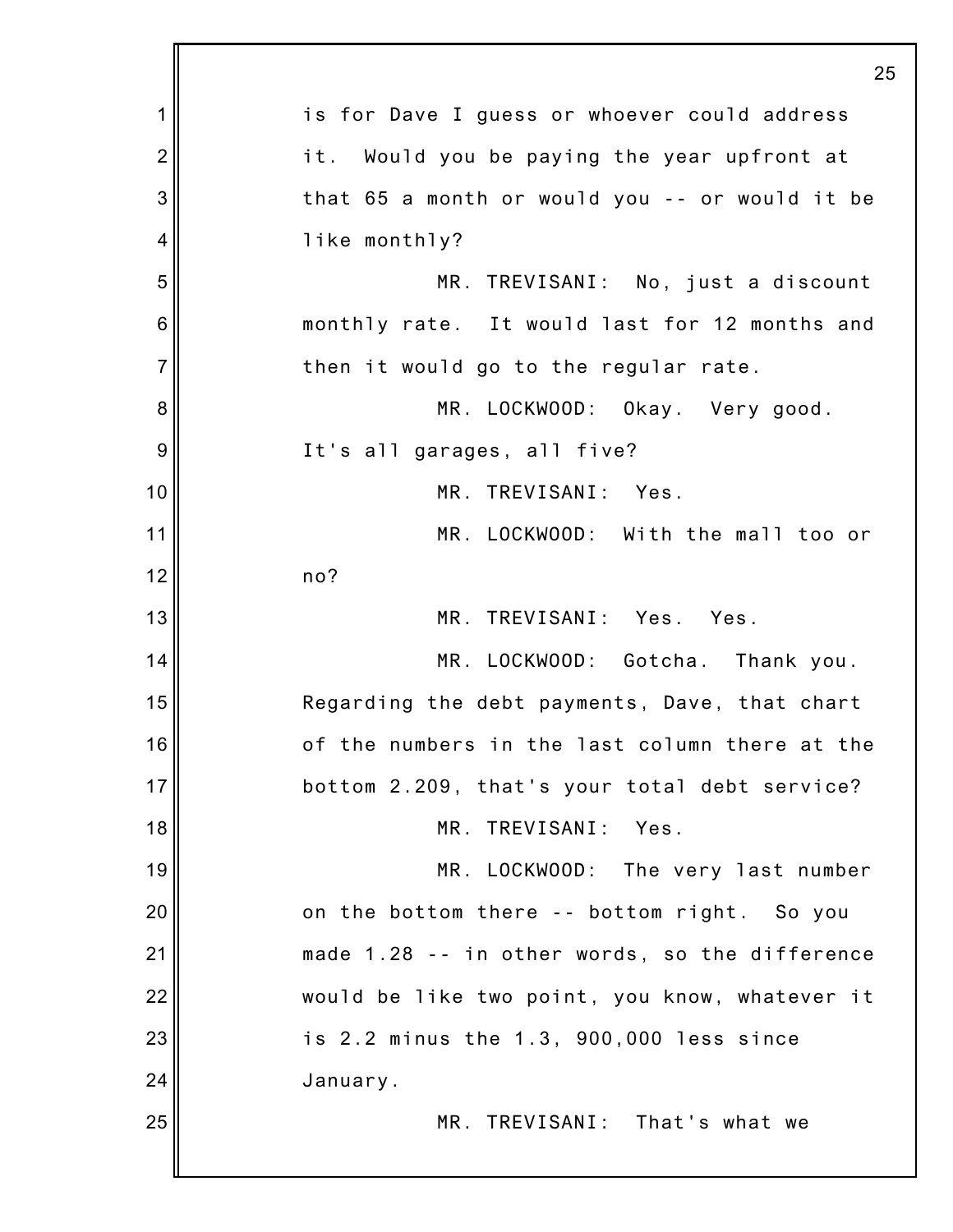1 2 3 4 5 6 7 8 9 10 11 12 13 14 15 16 17 18 19 20 21 22 23 24 25 26 budgeted. MR. LOCKWOOD: I got you. You'll be looking to restructure as you explained. I understand that. MR. TREVISANI: Right. MR. LOCKWOOD: I noticed Moravia Health is open in the Connell spot. MR. TREVISANI: That's right. MR. LOCKWOOD: I noticed it September 2nd. Was it about then or earlier or  $-$ MR. TREVISANI: Jeez, they've been in there for -- I have to go back and look. It has to a be year now. MR. LOCKWOOD: That long? MR. TREVISANI: Yeah, they've been in there for a while. MR. LOCKWOOD: I've been walking down the street more than that and I only noticed from September. So I apologize -- MR. TREVISANI: -- when they moved in. But I think, you know, they were renovating for a while. They did some reconstruction of the space and built the space out. But they've been in there for definitely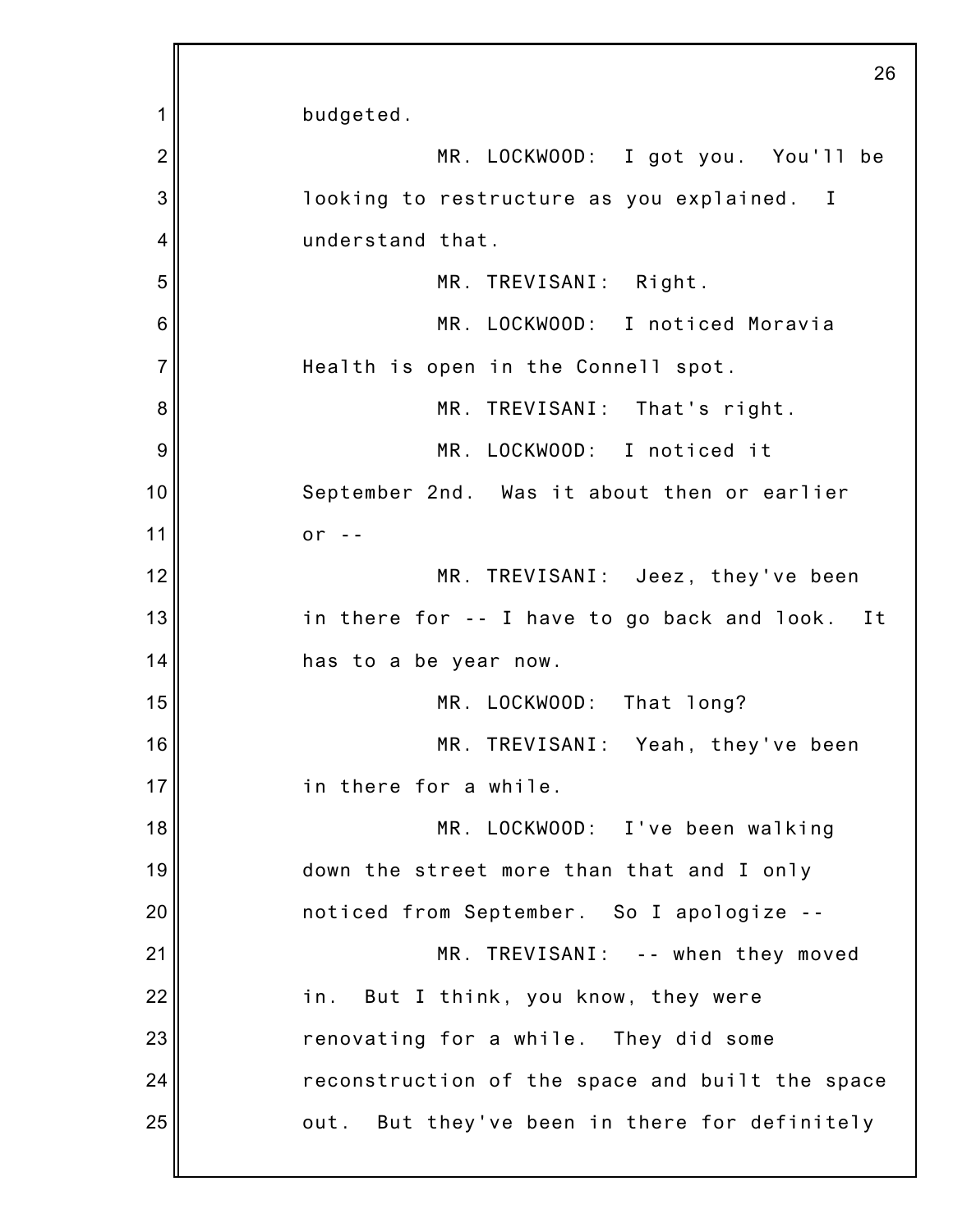|                 | 27                                              |
|-----------------|-------------------------------------------------|
| 1               | a number of months.                             |
| $\overline{2}$  | MR. LOCKWOOD: Okay, very good.                  |
| 3               | Regarding the kiosks, are you able to track the |
| $\overline{4}$  | times obviously like the more people are, you   |
| 5               | know, using the kiosks in the morning or        |
| $6\phantom{1}6$ | afternoon or something like that?               |
| $\overline{7}$  | MR. TREVISANI: Yeah, we -- I know               |
| 8               | that we have that capability, yes.              |
| 9               | MR. LOCKWOOD: I guess the question              |
| 10              | is, why don't they turn off after 5 -- between  |
| 11              | 5 p.m. and 8 a.m. on weekdays and on weekends?  |
| 12              | There's times when I'll see people like on the  |
| 13              | weekend plugging -- and I know the screen says  |
| 14              | the hours weekdays 8 to 5, but it just seems    |
| 15              | like I'm trying to figure out how much money    |
| 16              | you bring in after hours from kiosks?           |
| 17              | MR. TREVISANI: Yeah, that's a good              |
| 18              | question. I don't -- we could certainly go      |
| 19              | look at that. That's a good question. We        |
| 20              | could start looking at it. We don't -- we're    |
| 21              | not -- you know, but the hours are posted and,  |
| 22              | you know, people shouldn't pay. But I don't --  |
| 23              | maybe we could do something else with the       |
| 24              | screens to let people know.                     |
| 25              | I know when I travel I see, you                 |
|                 |                                                 |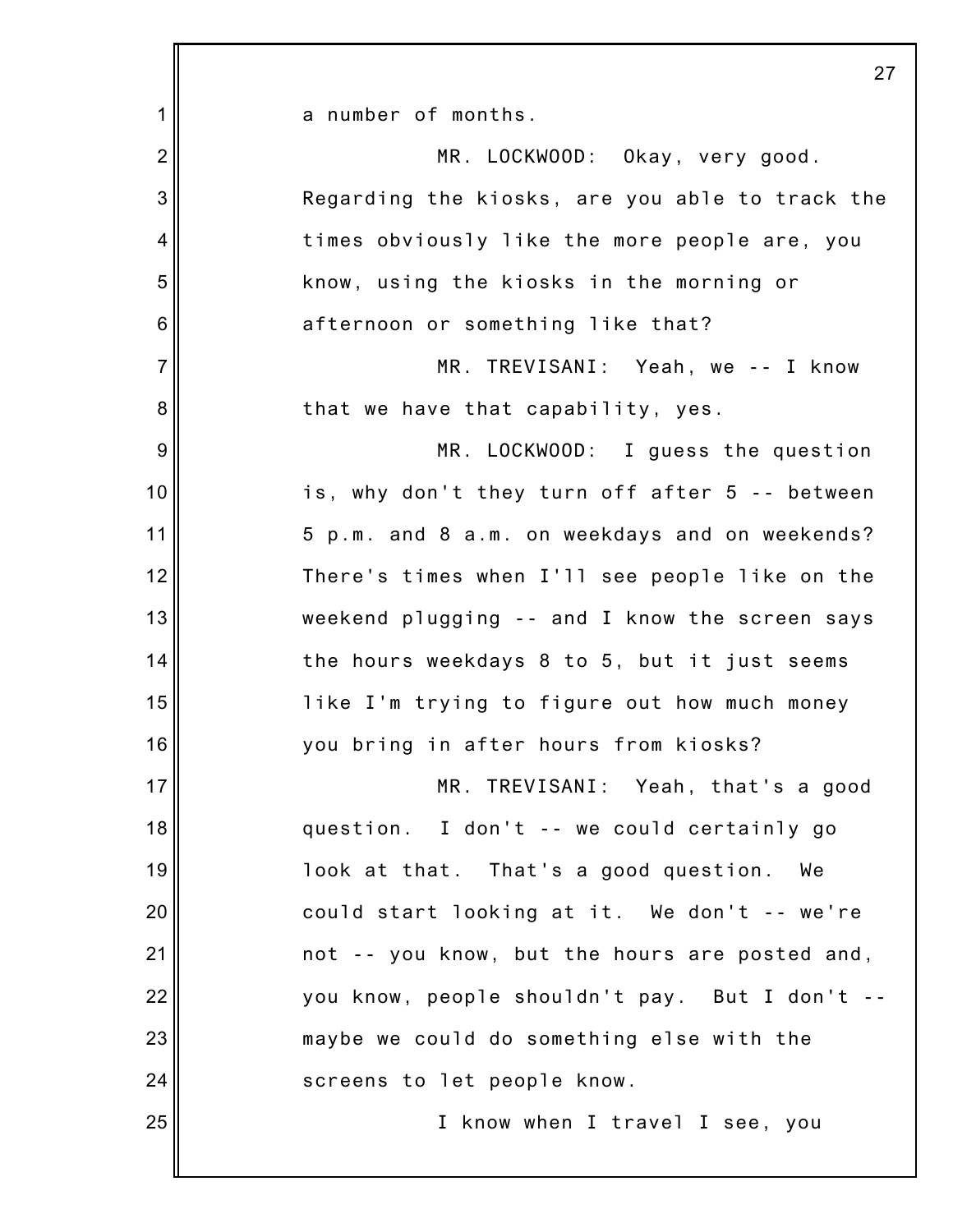1 2 3 4 5 6 7 8 9 10 11 12 13 14 15 16 17 18 19 20 21 22 23 24 25 28 know, one -- sometimes you don't know. So I just pay. And somebody tapped me on my shoulder and said, hey, it's free today. I was in New York City or Boston last week. And I was paying in the meter and somebody said, hey, it's free on the holiday you don't have to pay. But I had already paid. There was no way for me to know that because I was looking for signage. So we're not trying to fool folks. But if there is something that we can do to turn it off like you said, I guess I could check into that. I'll check with ABM. MR. LOCKWOOD: Okay. Thank you. MR. TREVISANI: Yep. MR. LOCKWOOD: Oh, this is for Todd, I guess. The stenographer bill it has the Law Department on the top of it. I'm just wondering why that would have gone through the City Law Department, Office of the City Solicitor. ATTY. JOHNS: I think that's just where Maria may have mailed a bill and then they forward it to me. So Maria and I usually have an e-mail. But I had sent Maria a check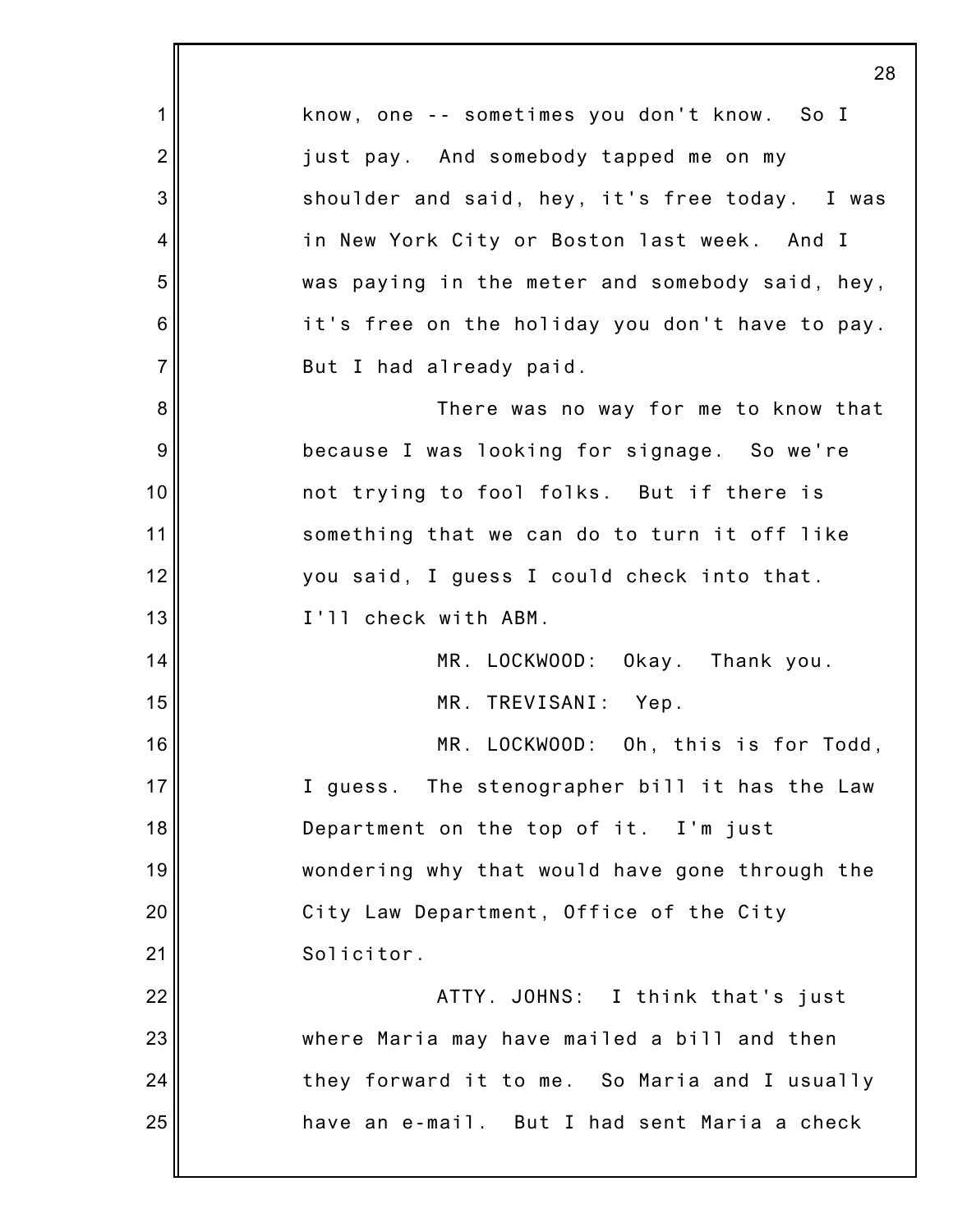|                 | 29                                              |
|-----------------|-------------------------------------------------|
| 1               | that for whatever reason she didn't get we      |
| $\overline{2}$  | addressed at the last meeting. So I had to      |
| 3               | stop payment on it and reissue it.              |
| 4               | So she may have just submitted the              |
| 5               | bill to the Law Department, you know, just as   |
| $6\phantom{1}6$ | an address because I don't -- the Parking       |
| $\overline{7}$  | Authority doesn't have an office in City Hall.  |
| 8               | So for all intents and purposes if anything     |
| $\overline{9}$  | comes in for the Parking Authority to City      |
| 10              | Hall, it's just taken to the Law Department and |
| 11              | then it gets forwarded to me. The Parking       |
| 12              | Authority doesn't have an office in City Hall.  |
| 13              | MR. LOCKWOOD: I got you. Thank                  |
| 14              | you. One last thing for Dave going back to the  |
| 15              | parking of \$55 I forgot to ask. You said       |
| 16              | you're hoping to maybe start that in a month or |
| 17              | so and how would people sign up? Should they    |
| 18              | look at the -- you're going to address that     |
| 19              | obviously or --                                 |
| 20              | MR. TREVISANI: Yeah, I think they'd             |
| 21              | sign up like they'd normally sign up. They      |
| 22              | would have to reach out to ABM and show that    |
| 23              | they were a new parker and they would get the   |
| 24              | new rate. So I think they'd go into the         |
| 25              | office. You know, I'd have to check with ABM.   |
|                 |                                                 |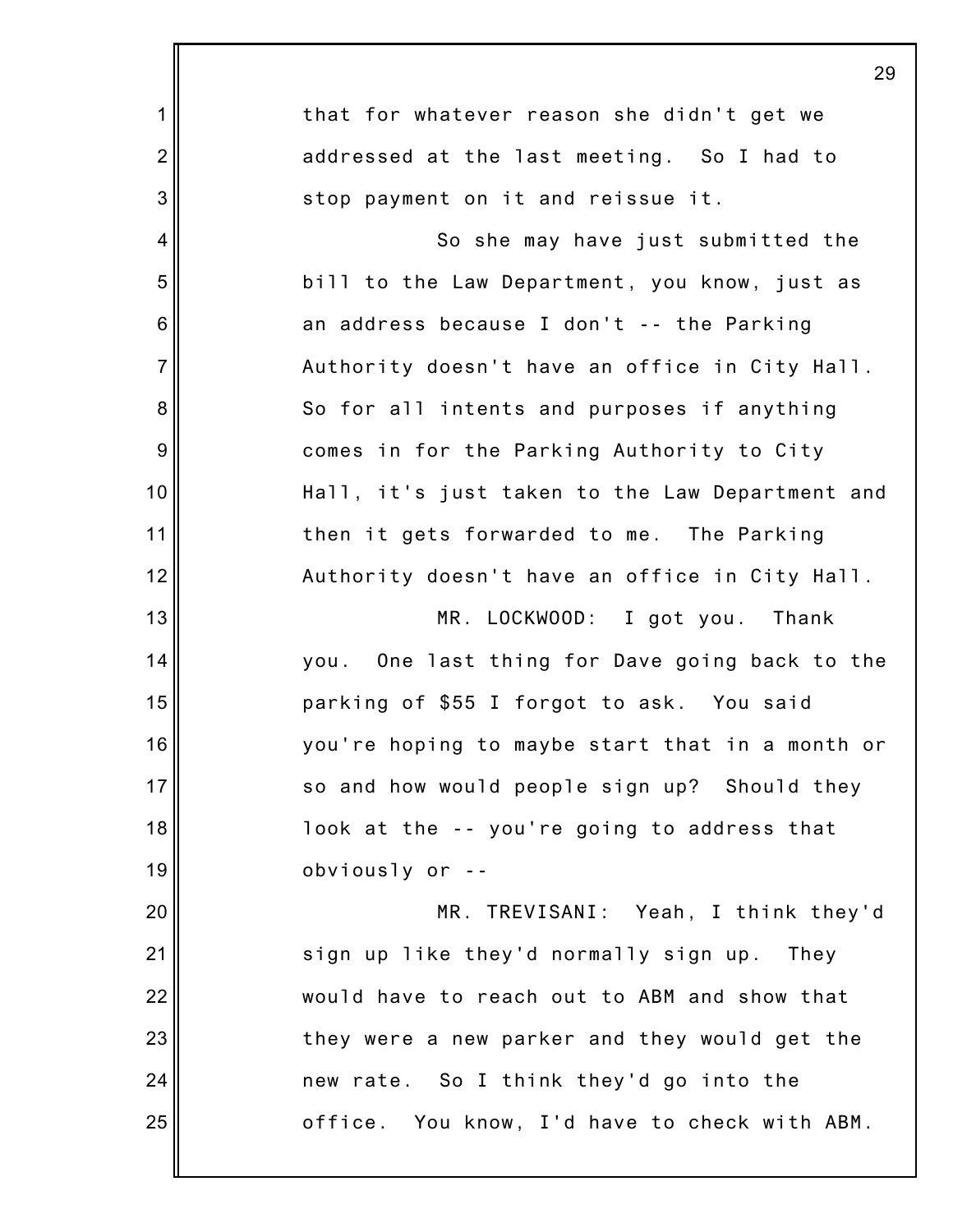1 2 3 4 5 6 7 8 9 10 11 12 13 14 15 16 17 18 19 20 21 22 23 24 25 30 I'm not sure if they could sign up online. We'll have work out those details. But if they could sign up online now, they'll be able to sign up online with the new program. We have records to show that people are a new customer or not. So it shouldn't be too difficult. MR. LOCKWOOD: Understood. That's it for me. Thank you so much. MR. TREVISANI: Thank you, Jim. ATTY. JOHNS: Jim, I appreciate you being on. Thank you. Dave, thank you. Mr. Chairman, I don't know if anyone else has any questions or comments prior -- MR. MOLFETAS: Nope, I'm good. ATTY. JOHNS: All right. Well, I thank everyone for coming on. I will be scheduling a special meeting in October. And, Jim, I'll let you know as I always do, I will send you a copy of the notice and I will place that in the Times-Tribune. And we'll reconvene in person next month. So I'll let everyone know. And I want to thank everyone for calling in. MR. LOCKWOOD: Thank you very much.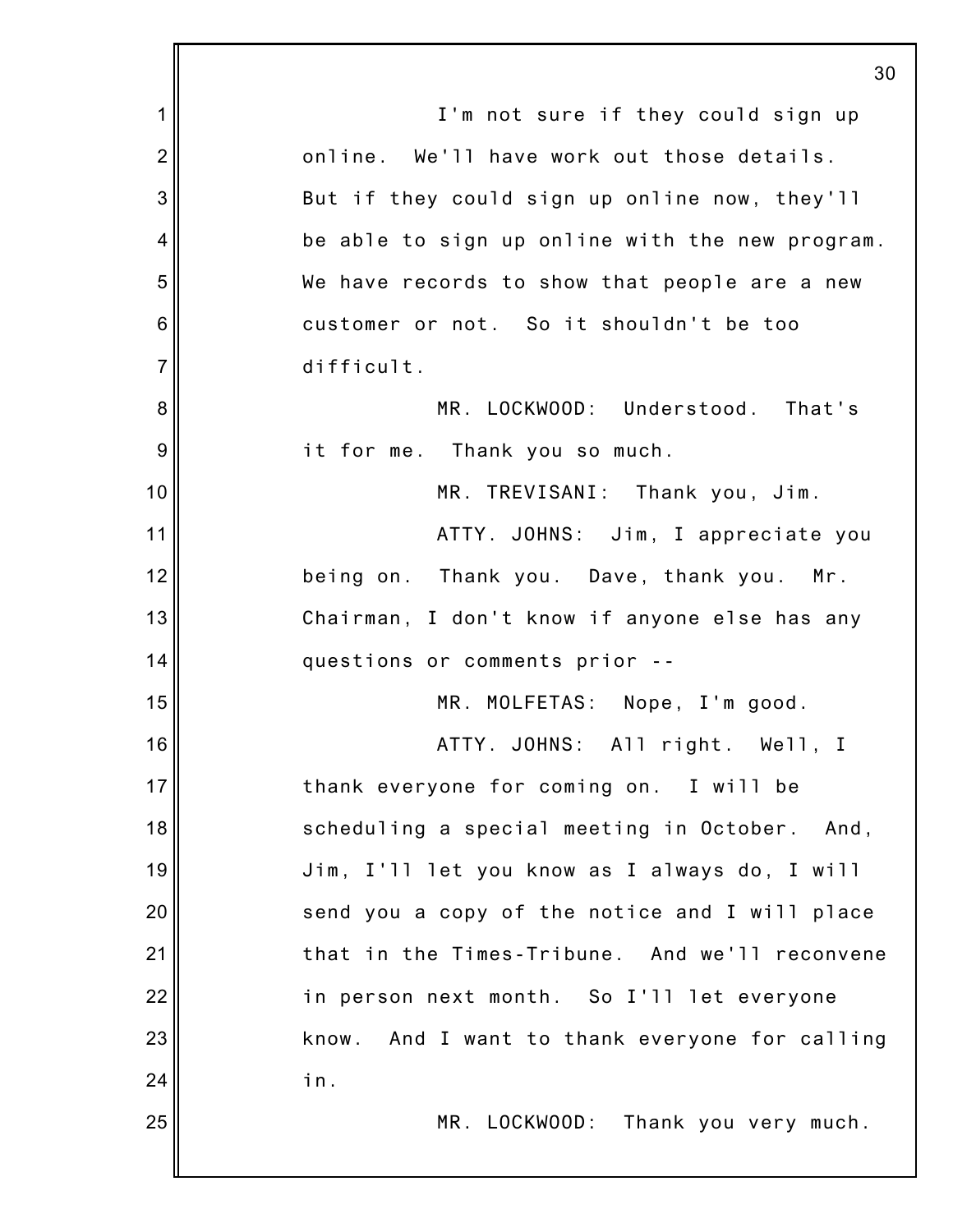|                         |                           | 31 |
|-------------------------|---------------------------|----|
| $\mathbf 1$             | MR. MOLFETAS: Thank you.  |    |
| $\mathbf 2$             | MR. TREVISANI: Thank you. |    |
| $\mathbf{3}$            |                           |    |
| $\overline{\mathbf{4}}$ |                           |    |
| 5                       |                           |    |
| $\,6$                   |                           |    |
| $\overline{7}$          |                           |    |
| $\bf 8$                 |                           |    |
| 9                       |                           |    |
| 10                      |                           |    |
| $11$                    |                           |    |
| 12                      |                           |    |
| 13                      |                           |    |
| 14                      |                           |    |
| 15                      |                           |    |
| 16                      |                           |    |
| $17$                    |                           |    |
| 18                      |                           |    |
| 19                      |                           |    |
| 20                      |                           |    |
| $\overline{21}$         |                           |    |
| $\overline{22}$         |                           |    |
| 23                      |                           |    |
| 24                      |                           |    |
| 25                      |                           |    |
|                         |                           |    |